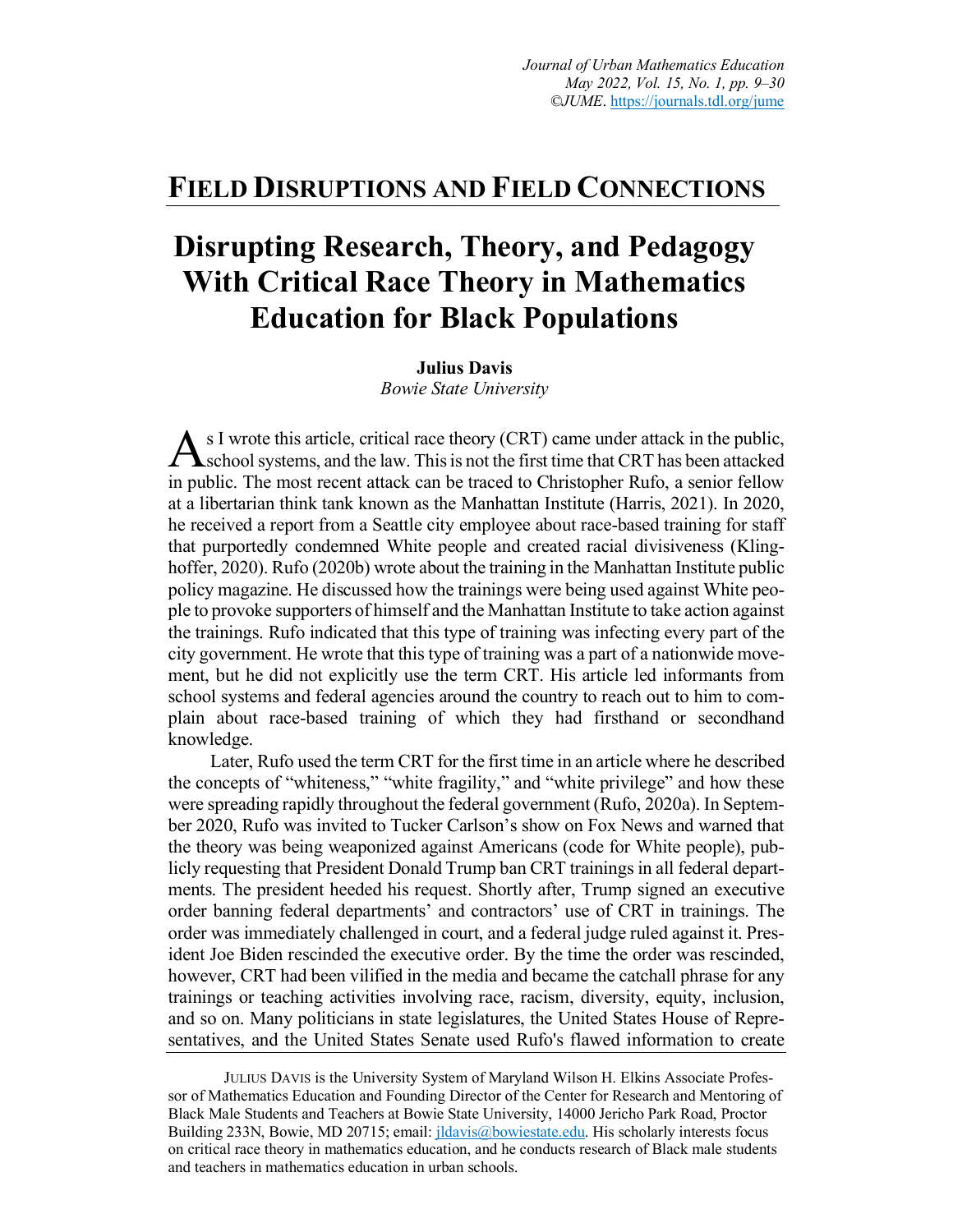legislation to ban CRT in school systems and government agencies without a proper understanding of the theory or direct knowledge it was actually being used as propagated.

Critical race theory legislation was intended to scare off and prevent government agencies, school systems, and companies from discussing systemic racism and the adverse educational and societal conditions resulting from it. There has been a push to pass laws banning schools from teaching or providing professional development in CRT. Opponents of CRT have a problem with the theory's foundational stance that racism is a natural fabric of America. Although CRT emerged in the law and education due to widespread discontent with issues of race and racism, it is now being attacked because of mostly White political and parental opposition to discussing and addressing issues of race and racism in schools and classrooms. Droves of White parents have been protesting the perceived use of CRT in schools, classrooms, and with students, creating public and school system uproar over anything that sounds like their views of CRT. Parker and Lynn (2002) warned that "CRT in education will come under the same attack it is facing in the legal arena" (p. 17).

The mathematics education community is familiar with public attacks against our colleagues whose scholarship focuses on race, ethnicity, equity, Whiteness, and other critical topics. In 2017, one of our colleagues, Rochelle Gutiérrez, was publicly attacked by two media organizations, the Campus Reform and Fox News. The media outlets cherrypicked specific phrases from her scholarship to incite the public to condemn her. Gutiérrez was inundated with hundreds of hate-filled emails, voice messages, and social media posts (e.g., Twitter, Facebook). Alt-Right groups produced podcasts and more media to slander Gutiérrez and her scholarship. Interestingly, although Gutiérrez (2017) is one of many mathematics education scholars with critical scholarship that has challenged the status quo over the last fifty years, she nonetheless became a central target for antagonists. Gutiérrez (2017) and Davis and Jett (2019) warned that scholars who seek to challenge the status quo and address issues of race, racism, and White supremacy, or who use CRT, should be mindful that they may be attacked for their critical scholarship.

Like critical scholarship in mathematics education, CRT has been around for fifty years and has been attacked in the public before, mainly in the legal realm. Like the attack on Gutiérrez, the public and legislative attack on CRT is new in education. CRT in law, education, and mathematics education is an established theoretical, methodological, and pedagogical framework that scholars can use to disrupt racism, White supremacy, and generational inequities in education and mathematics education if fully understood and appropriately used (Davis & Jett, 2019). Solórzano and Yosso (2002) argued that CRT in education "is a framework or set of basic insights, perspectives, methods, and pedagogy that seeks to identify, analyze, and transform those structural and cultural aspects of education that maintain subordinate and dominant racial positions in and out the classroom" (p. 25). However, critical race theory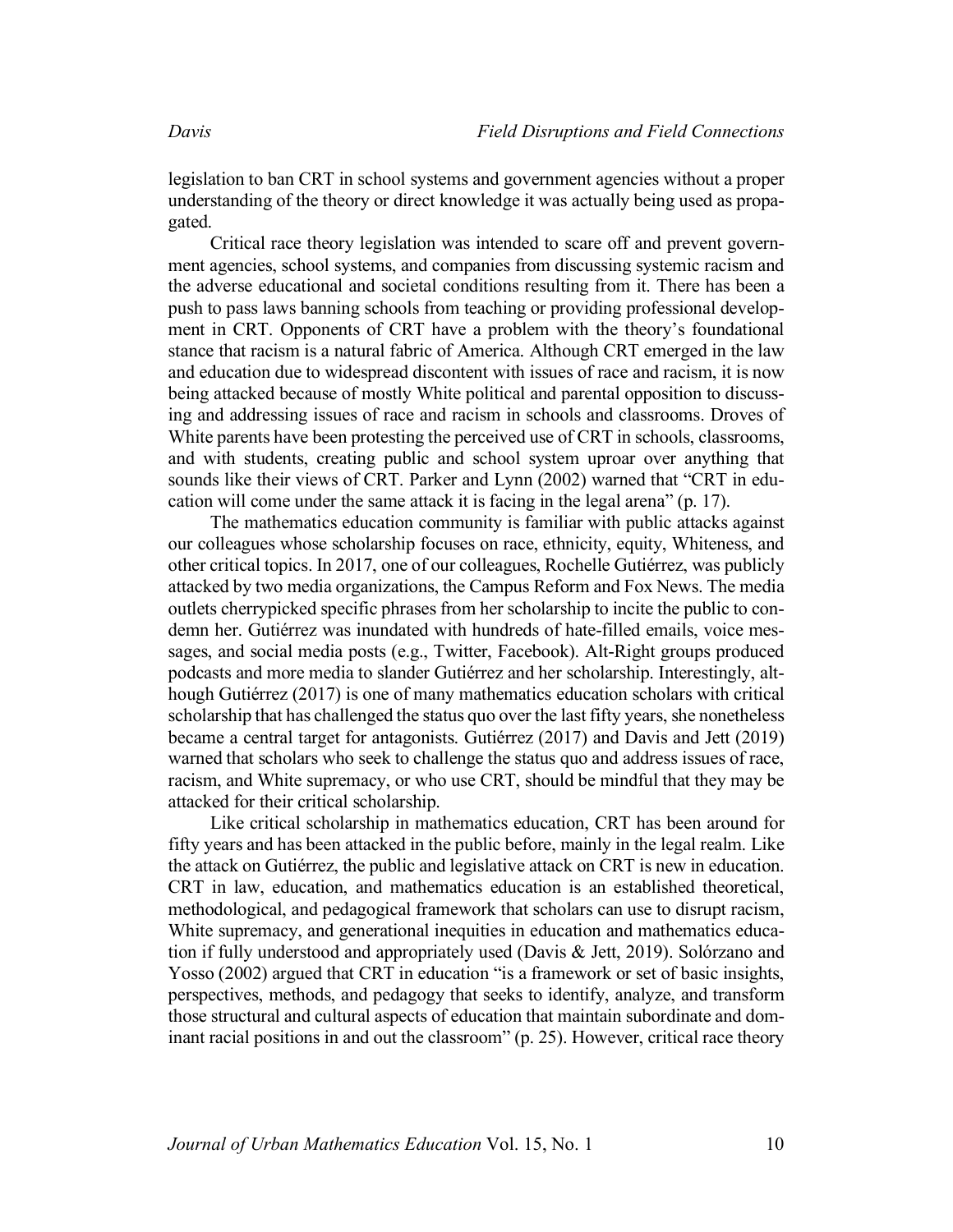in mathematics education (CRT(ME)) is known to a lesser degree by CRT scholars in education and mathematics education (Davis & Jett, 2019) and the public.

A small number of mathematics educators have used CRT to disrupt and advance research, theory, and pedagogy for Black adults and students. Some scholars have used CRT to promote mathematics and urban education (Davis, 2014; Jett, 2012; Rousseau Anderson & Powell, 2009; Terry, 2011). Given their work, there has been a call to usher in a new generation of scholars to advance CRT(ME) and push the field forward toward greater racial justice for Black adults and students. To fully understand or use CRT(ME), scholars must understand the CRT literature in the law, education, and mathematics education and embrace crossing disciplinary boundaries. Doing so would help mathematics education scholars develop a more robust understanding of CRT's theoretical, methodological, and practical application and minimize its misuse in mathematics education. In this commentary article, I provide a brief overview of my CRT(ME) journey and the origins of CRT in the law and education; examine CRT in law, education, and mathematics education; and conclude with a discussion of how to continue to move CRT(ME) forward in the field.

# **My CRT(ME) Journey**

Over 15 years ago, I entered my mathematics education doctoral program knowing that I wanted to study how race and racism impact Black adults and children in my West Baltimore community, but I did not know how to do it (Davis, 2016). I started by reading literature on racism and Black students' mathematical achievements and experiences. In 2005, the second year of my doctoral program at Morgan State University, I was introduced to CRT in education by a colleague who shared Marvin Lynn's (2004) article, "Inserting the 'Race' into Critical Pedagogy: An Analysis of 'Race-Based Epistemologies.'" I read the article intently and appreciated the fusion of CRT and Afrocentricity. It aligned with my core beliefs and centered race, culture, schooling, and Black education. At the time, Lynn was an urban education faculty member at the University of Maryland, College Park. I asked him to be a member of my dissertation committee, led by mathematics educator Roni Ellington, and he agreed. Since then, they have both been my mentors and, in many regards, have significantly influenced my CRT(ME) scholarship.

Lynn's (2004) article led me to further explore his work and the larger body of CRT in education scholarship, most notably the publications of Gloria Ladson-Billings, William F. Tate IV, and Daniel Solórzano. Tate's CRT and mathematics education scholarship provided me with a necessary foundation to build my CRT(ME) knowledge and understanding (see Tate, 1993, 1997). It taught me the importance of reading and studying legal cases, critical legal studies, and CRT in law and education to fully understand how to use CRT in mathematics education and beyond. At the time, only five studies purported to use CRT to examine Black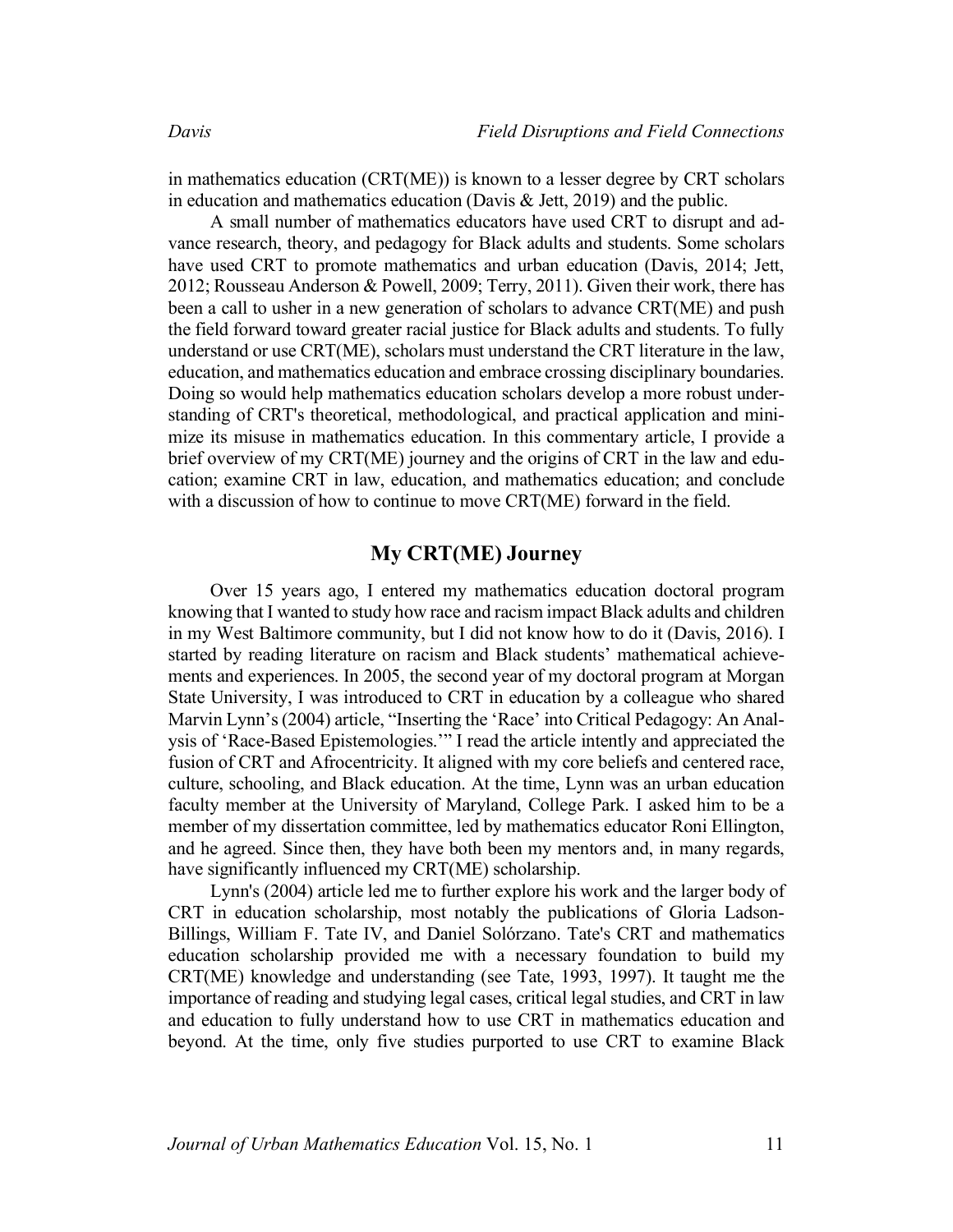students, teachers, and parents in mathematics education (Berry, 2003; Brown, 1999; Corey, 2000; Martin, 2006; Snipes, 1997).

In 2005, I found Robert Berry's (2005) article utilizing CRT to understand Black male middle school students' mathematical experiences. Subsequently, I read Berry's (2003) dissertation, which demonstrated how Black males' and their parents' experiential knowledge was critical to understanding how race and racism impacted their mathematics education through stories that prioritized their voices. His analysis helped me develop a deeper understanding of using CRT to study Black students' experiences in mathematics education in urban schools. Berry's research demonstrated how individual acts of discrimination were connected to institutional racism and how this created barriers for Black male students in mathematics education. His results illustrated how White adults sought to exclude Black students from higher level mathematics courses and gifted education. It became my go-to model for constructing my dissertation as I thought through conceptualizing the theoretical framework, informant narratives, analyzing data through a CRT lens, and developing themes. Berry's use of CRT in his mathematics education scholarship has significantly impacted my understanding and use of the theory.

In 2007, as a doctoral student, I attended the first Critical Race Studies in Education Association (CRSEA) Conference at the University of Illinois at Chicago (UIC). Lynn, a co-founder of the conference, was transitioning into a faculty position at UIC to join forces with other critical race and race critical scholars like Danny Martin, Dave Stovall, and William Watkins. I formally met Danny Martin, another distinguished mathematics education race scholar who impacted my development as a critical Black scholar, at the conference. His scholarship has continuously provided critical perspectives on race, racism, and Whiteness (see Martin, 2006, 2007, 2008). It has ushered in a liberatory paradigm to achieve racial justice for Black adults and children. I collaborated with Martin in 2008 to produce my first publication as a doctoral student, "Racism, Assessment, and Instructional Practices: Implications for Mathematics Teachers of African American Students," in the *Journal of Urban Mathematics Education*. These experiences and others have strengthened my development as a CRT scholar.

I dedicated my doctoral studies to reading and studying legal cases, critical legal studies, and CRT in the law, education, and mathematics education. I completed my dissertation on Black students' lived realities, schooling, and mathematics education in 2010 and have continued to develop my understanding of CRT both within and outside of mathematics education since. After my dissertation, I continued to participate in the CRSEA conference, present my CRT mathematics education scholarship at conferences, publish articles, and read CRT publications (see Allen et al., 2018; Davis, 2014, 2016). As a faculty member, I have supported doctoral candidates that used this framework and methodology in their research across disciplinary boundaries. I have also used CRT to deliver professional development for educators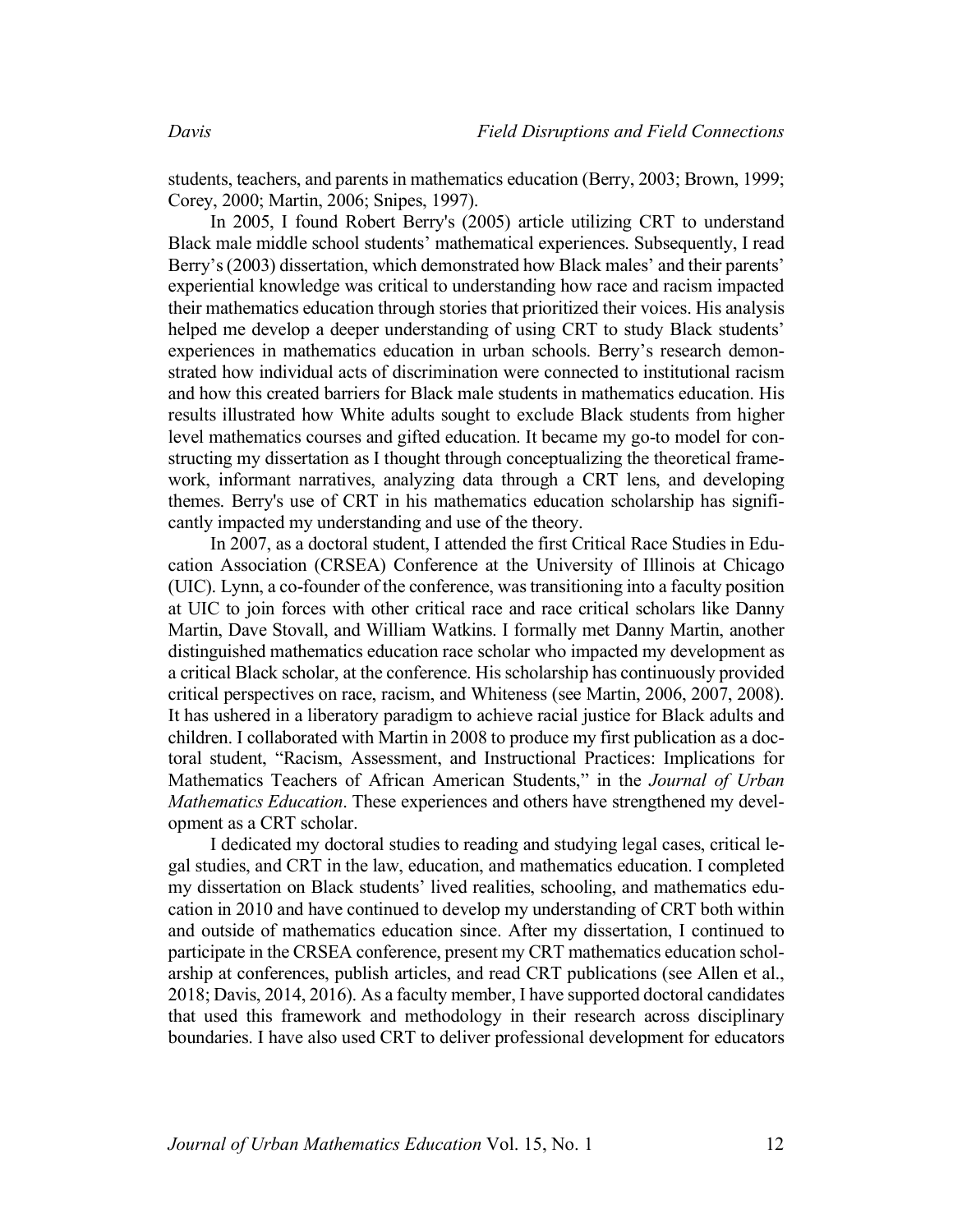and leaders like the ones Rufo (2020a, 2020b) demonized while calling for governmental and public outrage, as mentioned in the introduction of this article. I co-edited *Critical Race Theory in Mathematics Education* (2019) with Christopher C. Jett almost ten years after my dissertation. I have used different elements and tenets of CRT in education, research, policy, legal analysis, and practice. It is now a common thread that runs through my scholarship and thinking (Davis, 2019).

#### **Origins of CRT in the Law and Education**

Critical race theory emerged out of the critical legal studies (CLS) movement and surrounding discourse. In the late 1970s, scholars developed the CLS movement to reevaluate "the merits of the realist tradition of legal discourse" (Tate, 1997, p. 207). Critical legal studies scholars designed a movement to analyze "legal ideology and discourse as a mechanism that functions to re-create and legitimatize social structures in the United States" (Tate, 1997, p. 207). Although CRT was born out of the CLS movement, it is separate from the earlier CLS movement and discourse (Ladson-Billings, 1999). Critical race theory was a logical outgrowth of discontent with CLS scholars' failure to address racism. Therefore, CRT operates from the presumption that racism is deeply rooted in American society and is perhaps a permanent fixture. In other words, racism has never ceased to exist in American society; it has simply shifted over time from more overt and blatant forms of racism, as seen in old television footage, to more "subtle, hidden, and often insidious forms of racism that operate at a deeper, more systematic level" (Lopez, 2003, p. 70). Racism was seldom contextualized as deeply rooted in the fabric of American institutions (e.g., schools, government, etc.) and connected to inequities or a larger system—where individual acts and institutions function as a system.

During the 1990s, CRT emerged in education because race and racism were untheorized in scholarly inquiry and scholars wanted to bring these issues to the forefront (Ladson-Billings, 1999; Ladson-Billings & Tate, 1995; Tate, 1993). William Tate started using CRT in the field of education in his 1993 article "Advocacy Versus Economics: A Critical Race Analysis of the Proposed National Assessment in Mathematics," where he introduced it to the mathematics education community by exposing the racist underpinnings of standardized testing. Tate joined forces with colleague Gloria Ladson-Billings to formally establish CRT in the field of education, advancing this theoretical framework by connecting race and property rights as an analytic tool for understanding social inequity, educational inequity, and inequity in mathematics education (Ladson-Billings & Tate, 1995). In this article, Ladson-Billings and Tate (1995) illustrated the significance of CRT, not only to the field of education, but to mathematics education, in particular, as well. Ladson-Billings and Tate advanced the notion of intellectual property as a form of property rights and Whiteness as property.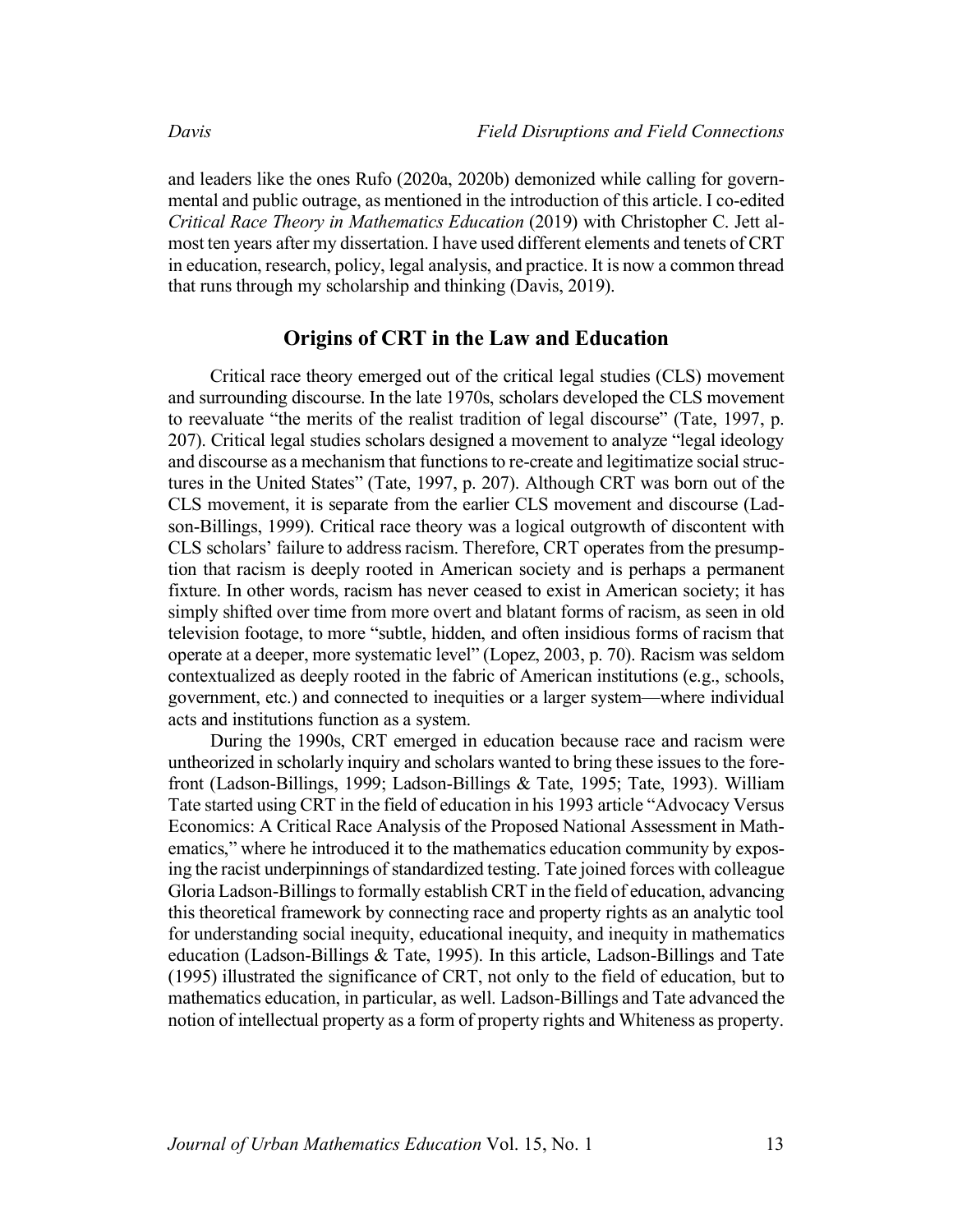Two years later, Tate (1997) provided a comprehensive description of CRT and its intellectual underpinnings to provide the educational community with a way to understand CRT and its use in education. In 1998, Laurence Parker and colleagues renewed interest in CRT in education with a special issue of the *International Journal of Qualitative Studies in Education*, most of which was later published in a book, *Race Is . . . Race Isn't: Critical Race Theory and Qualitative Studies in Education* (Parker et al., 1999). One of the most notable articles published from this work was Ladson-Billings' article (1998), titled "Just What Is Critical Race Theory and What's It Doing in a Nice Field Like Education?" In this document, Ladson-Billings (1998) argued that CRT could be a powerful tool for understanding inequity that people of color experience through the configuration of education. She critically examined curricula, instruction, assessment, school funding, and desegregation as discussion points to examine culture, White supremacy, racist beliefs about Black students, teaching competencies needed to teach students, and social constructions of race and racism. Simultaneously, in the late 1990s, CRT scholars Solórzano and colleagues advanced scores of theoretical perspectives, methodologies, and empirical investigations into the experiences of Latinos/as and Chicanos/as (see Solórzano, 1997; Solórzano & Solórzano, 1995; Solórzano & Villalpando, 1998; Solórzano & Yosso, 2002). In 2002, Marvin Lynn and associates published a CRT special issue in *Qualitative Inquiry* in which there was discussion of the relationship between theory and method (see Lynn et al, 2002). This special issue employed CRT to examine the impact of race and racism throughout the entire educational pipeline from elementary, middle, and high school to the university. This body of work represents some of the foundational CRT scholarship in education. Since then, scores of CRT in education scholarly publications have been produced. The *Handbook of Critical Race Theory in Education* is a notable advancement of the theory, methodology, and practice (Lynn & Dixson, 2013).

## **Defining Elements of CRT in Education**

Solórzano and Yosso (2002) identified five elements that form the basic insights, perspectives, methodology, and pedagogy of CRT and critical race methodology in education. First, CRT recognizes the centrality and intersectionality of race and racism. This first element recognizes that CRT in education begins with the premise that race and racism are endemic and permanent (Solórzano & Yosso, 2002). Social constructions of race and racism are at the center of a critical race analysis in education. CRT recognizes that social constructions of race provide a basic perspective for understanding what racism is and how racism works. For critical race theorists, social constructions of race are central factors for describing how racism functions in U.S. society, the law, policies, schools, and mathematics settings.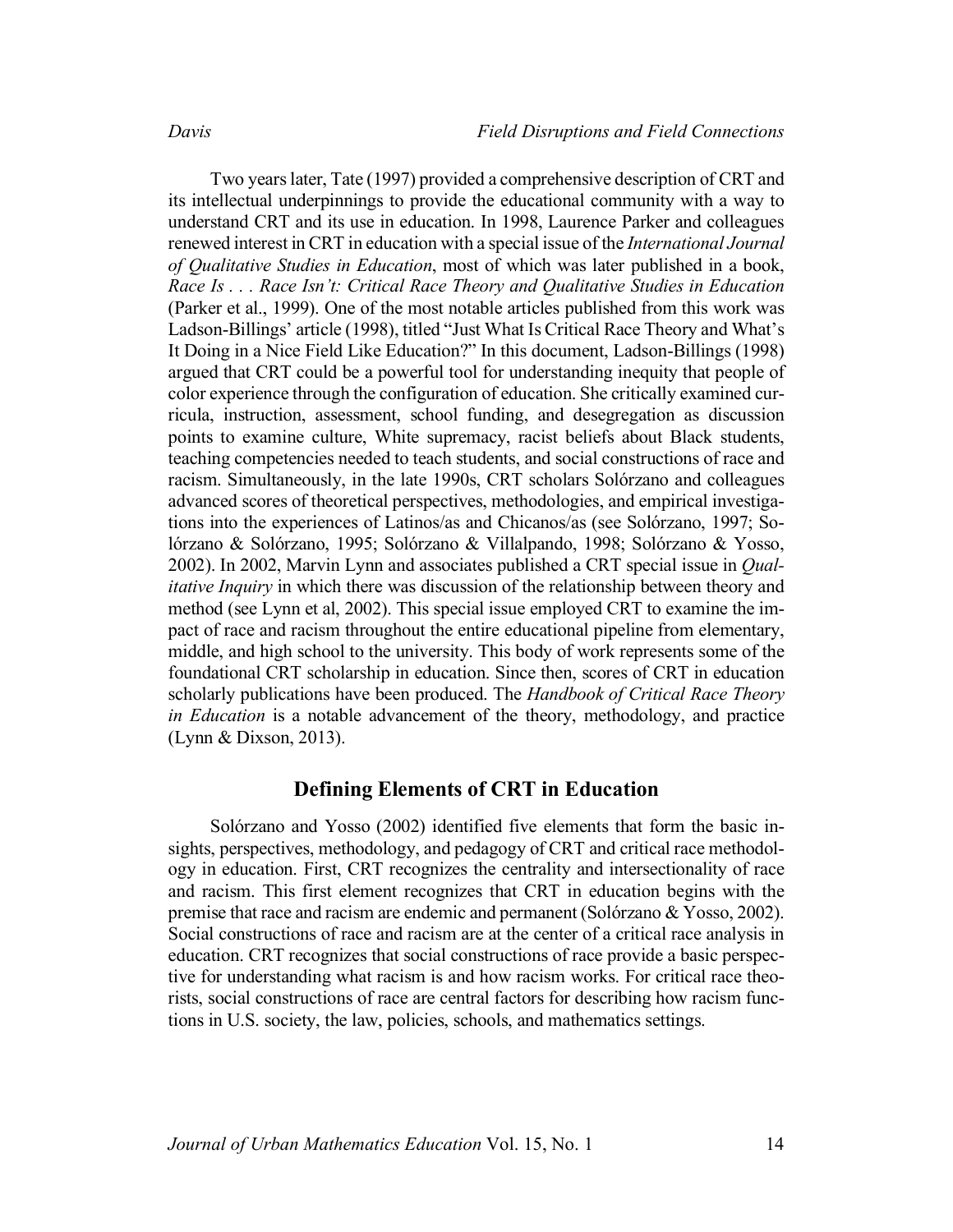Second, CRT challenges the dominant ideology. Critical race theorists challenge traditional claims of "objectivity, meritocracy, colorblindness, race neutrality, and equal opportunity" (Solórzano & Yosso, 2002, p. 26). Critical race theorists expose these traditional claims as a disguise for White individuals' self-interest, power, and privilege in U.S. society, particularly in law, policies, schools, and mathematics settings (Ladson-Billings, 1999; Solórzano & Yosso, 2002; Tate, 1993). Critical race theorists recognize that these traditional claims have shifted over time. For example, research on race and intelligence (Gould, 1981, 1995; Jensen, 1969) has shifted over time to focus on cognitive abilities (Herrnstein & Murray, 1994) to mathematics ability (Martin, 2007, 2009; Tate, 1993), using statistics and numbers as neutral and objective descriptors of ability and standardized testing as the barometer for measuring ability (Davis & Martin, 2008; Ladson-Billings, 1999; Tate, 1993). Critical race theorists challenge traditional claims that operate to protect White privilege by rejecting notions of neutral research or objective researchers and exposing research informed by deficit theories, beliefs, and assumptions about people of color that silence and distort them.

Third, CRT is committed to social justice. The use of CRT acknowledges a commitment to social justice, liberation, or transformative solutions to racial, gender, and class oppression (Matsuda, 1991; Solórzano & Yosso, 2002). CRT's commitment to social justice seeks to eliminate racism, sexism, and classism and seeks to empower oppressed racial/ethnic groups. CRT recognizes that "multiple layers of oppression and discrimination are met with multiple forms of resistance" (Solórzano & Yosso, 2002, p. 26).

Fourth, CRT centralizes the experiential knowledge and voices of people of color. CRT scholars recognize "that the experiential knowledge of people of color [i]s legitimate, appropriate, and critical to understanding, analyzing, and teaching about racial subordination" and racism (Solórzano & Yosso, 2002, p. 26). CRT scholars use poetry, storytelling, biographies, scenarios, family histories, counterstories, parables, chronicles, narratives, stories, fiction, and revisionist histories to give voice to the experiential knowledge of people of color (Delgado, 1995; Ladson-Billings & Tate, 1995; Solórzano & Yosso, 2002). CRT's voice component "provides a way to communicate the experience [s] and realities of the oppressed" (Ladson-Billings  $\&$ Tate, 1995, p. 58) to understand the complexities of racism. There are at least three reasons for incorporating the voices of people of color: (1) reality is socially constructed, (2) stories are a powerful tool for shaping mindsets, and (3) stories are instrumental to the development of a common culture of shared understanding and community building (Delgado, 1989; Ladson-Billings, 1999; Ladson-Billings & Tate, 1995). The voices of Black adults and students are needed for a complete analysis of their lived realities, schooling, and mathematics education in urban areas. Their experiential knowledge is gathered from a shared history of ongoing struggles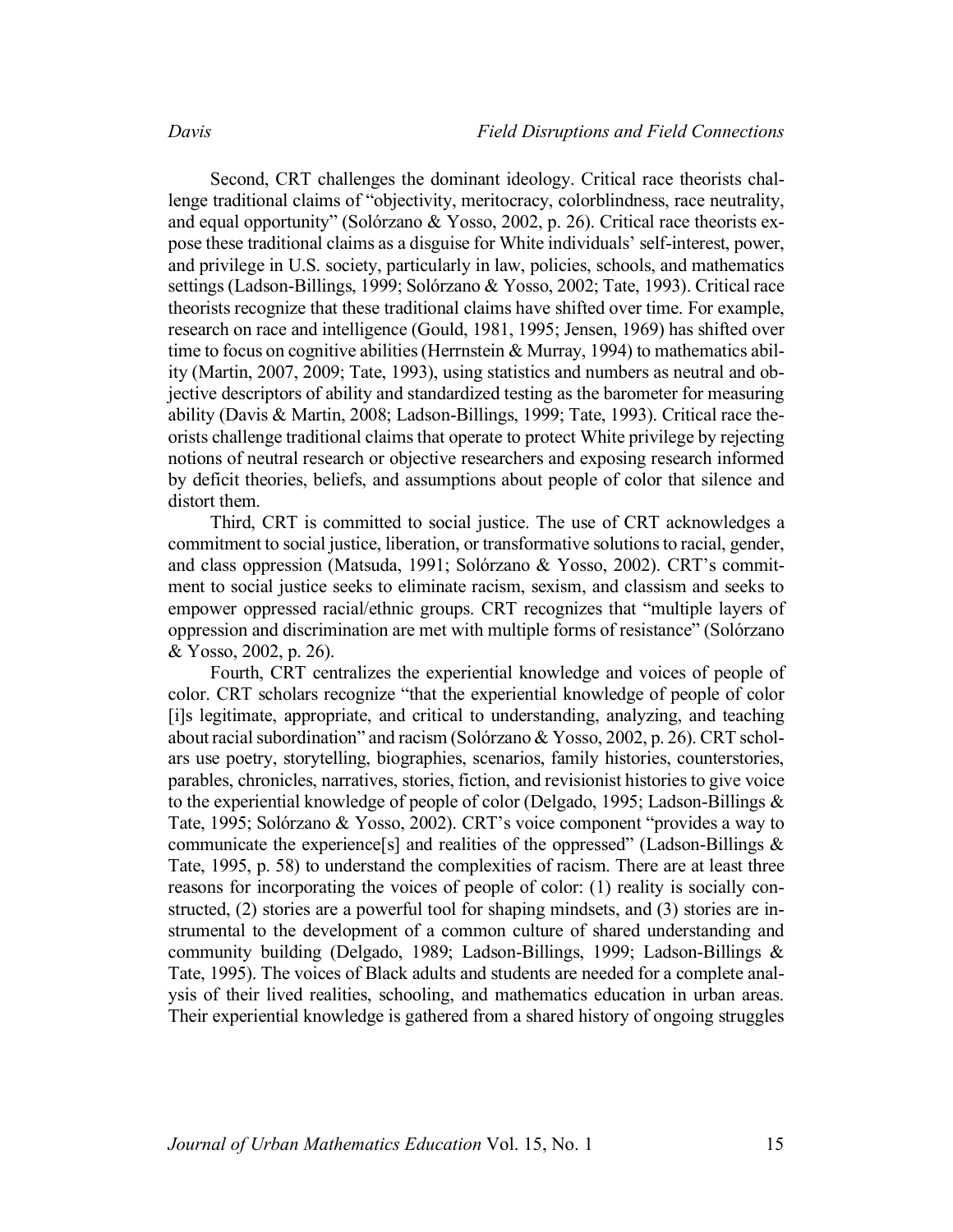with oppression and resistance. In urban areas, Black students' lived realities, schooling, and mathematics education continues to be shaped by White supremacy.

Fifth, CRT takes an interdisciplinary approach. CRT scholars use multidisciplinary knowledge, epistemologies, and methodologies to guide and better understand the effects of racism, sexism, and classism on people of color (Solórzano & Yosso, 2002). CRT crosses disciplinary, epistemological, and methodological boundaries by borrowing from several traditions to point out how race and racism shape the experiences of people of color. Critical race theorists insist on analyzing race and racism by placing them in historical, contextual, and contemporary contexts (Solórzano & Yosso, 2002; Tate, 1997). Solórzano and Yosso (2002) acknowledged that these five elements are not new but collectively represent CRT in education and challenge the existing traditional claims of scholarship that seek to mask racism in educational institutions and research.

#### **CRT Theoretical, Methodological, and Practical Elements**

Critical race theory offers the mathematics education community many theoretical, methodological, and practical tools to disrupt the field. Scholars have used CRT tools to center race, racism, sexism, classism, and other forms of oppression in research, policy areas, and practice. They also use it to achieve liberatory outcomes for Black populations in mathematics education that disrupt the prevalence of racism, White supremacy, Whiteness, and power. Most of these elements have originated from CRT in the law, and scholars have subsequently applied them to education and mathematics education. The brief description of the CRT elements below provides an overview of its utility to scholars.

The father of CRT, Derrick Bell, created the concept of revisionist history to "reexamine America's historical record, replacing comforting majoritarian interpretations of events with ones that square more accurately with" people of color (Delgado & Stefancic, 2001, p. 20). This theoretical element helps mathematics educators challenge historical accounts and interpretations that support White supremacy and the oppression of people of color.

Intersectionality was originally coined in 1989 by Kimberle Crenshaw to address issues of race and gender for Black women, as well as structural, political, and cultural intersectionality. Over time, intersectionality has emerged as a field of study (Cho et al., 2013). This field consists of (a) an intersectional framework and dynamics, (b) a theoretical and methodological paradigm, and (c) political interventions using an intersectional lens(Cho et al., 2013). Intersectionality provides the mathematics education community with tools to address intersecting issues of race, gender, identity, class, theoretical and methodological analyses, and political activism.

Critical race theorists are discontent with liberalism. CRT's critique of liberalism concentrates on how race and racism are not adequately addressed, how equality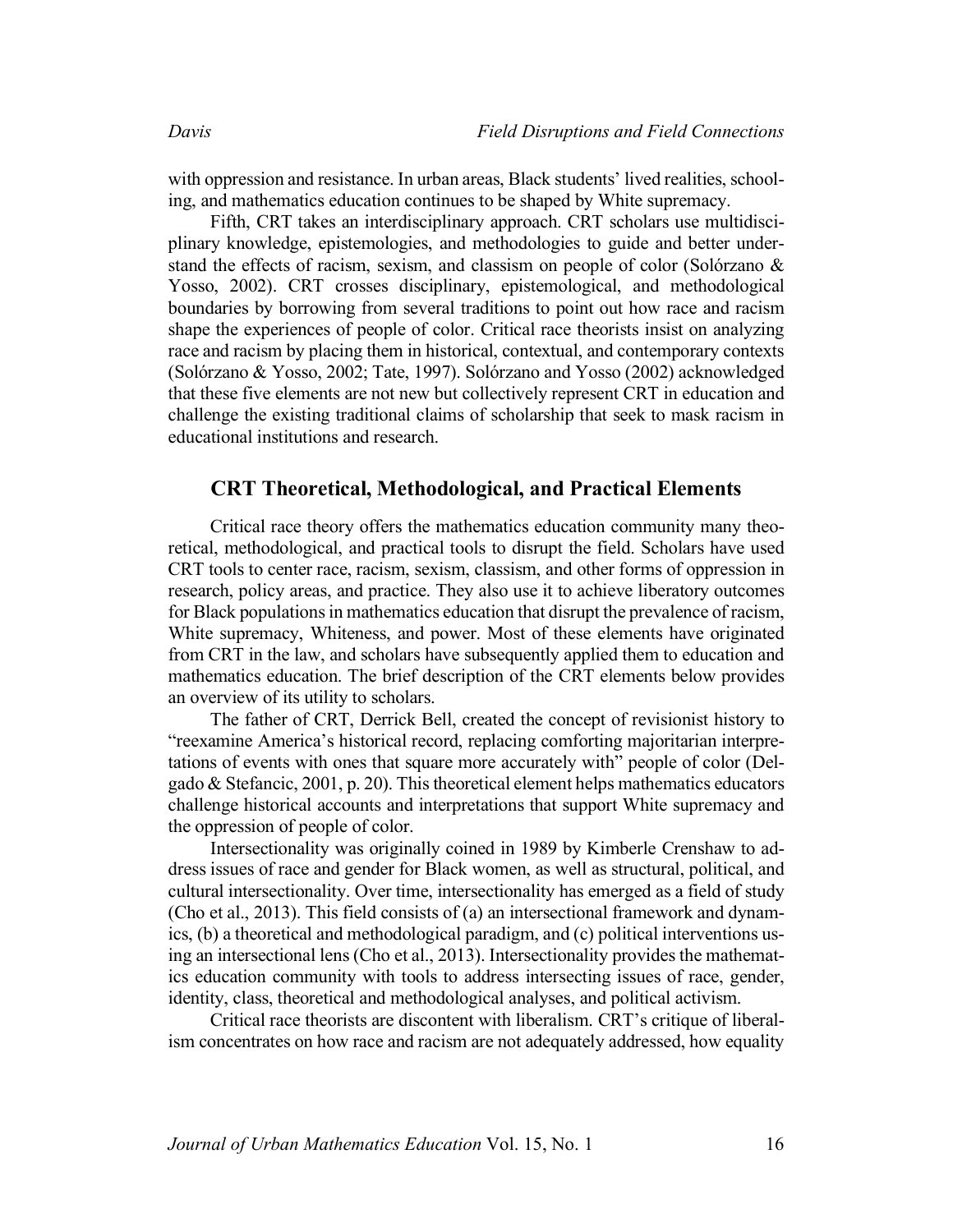of opportunity is not afforded to all, and how liberals' insistence on incremental change prioritizes individuality and individual rights at the expense of addressing institutional and systemic racism and inequity. These elements create and maintain privilege for Whiteness under the guise of having a level playing field. Liberalism significantly impacts policies, practices, and discourses in education and mathematics settings. "CRT maintains that liberalism actually serves as a key mechanism for sustaining and defending the status quo of white supremacy" (Castagno, 2009, p. 757).

In Cheryl Harris's (1993) seminal work, "Whiteness as Property," she articulates Blackness and Whiteness as property, illustrating the connection between race and property rights. The property functions of Whiteness were based on the idea that possessing white skin was valuable property that only White individuals could possess. Harris (1993) describes four main property functions of Whiteness: (a) rights of dispositions, (b) rights to use and enjoyment, (c) reputation and status property, and (d) the absolute right to exclude. The right of disposition contends that property rights are fully transferable to students who conform to White norms or sanctioned cultural practices in education and mathematics education. The right to use and enjoyment asserts that having white skin allows White individuals to use and enjoy properties of Whiteness academically, mathematically, legally, and socially without question. The status and reputation of schools and programs in education, in general, and mathematics education, specifically, diminish when White people are not associated with these academic activities. The absolute right to exclude is socially constructed as the absence of Blackness in schools, higher level education, and mathematics programs and courses. These property functions provide scholars with tools to understand how Whiteness and Blackness function in mathematics education in multiple settings.

Bell developed the interest convergence principle to explain how progress for Black people is only achieved when their goals converge with the interests and needs of White people (see Bell, 1980). The interest convergence principle hinges on the legal case surrounding *Brown v. Board of Education*—a landmark 1954 Supreme Court case to end state-mandated racial segregation in schools. This principle serves two dual purposes in Bell's scholarship (Tate, 1997). First, it contributes to the intellectual discourse on race in U.S. society, and second, it promotes political activism to achieve racial justice. Interest convergence provides a lens for mathematics educators to become aware of and work to disrupt policies, legislation, and practices designed to meet the interests and needs of White people.

Ladson-Billings and Tate (1995) introduced intellectual property in their seminal article on CRT in education. They underscored the utility of race and property to education and mathematics in their articulation of intellectual property. Intellectual property can be used to understand how "the quality and quantity of the curriculum varies with the 'property values' of the school" (Ladson-Billings & Tate, 1995, p. 54). Property taxes provide the means to understand how "property" or "property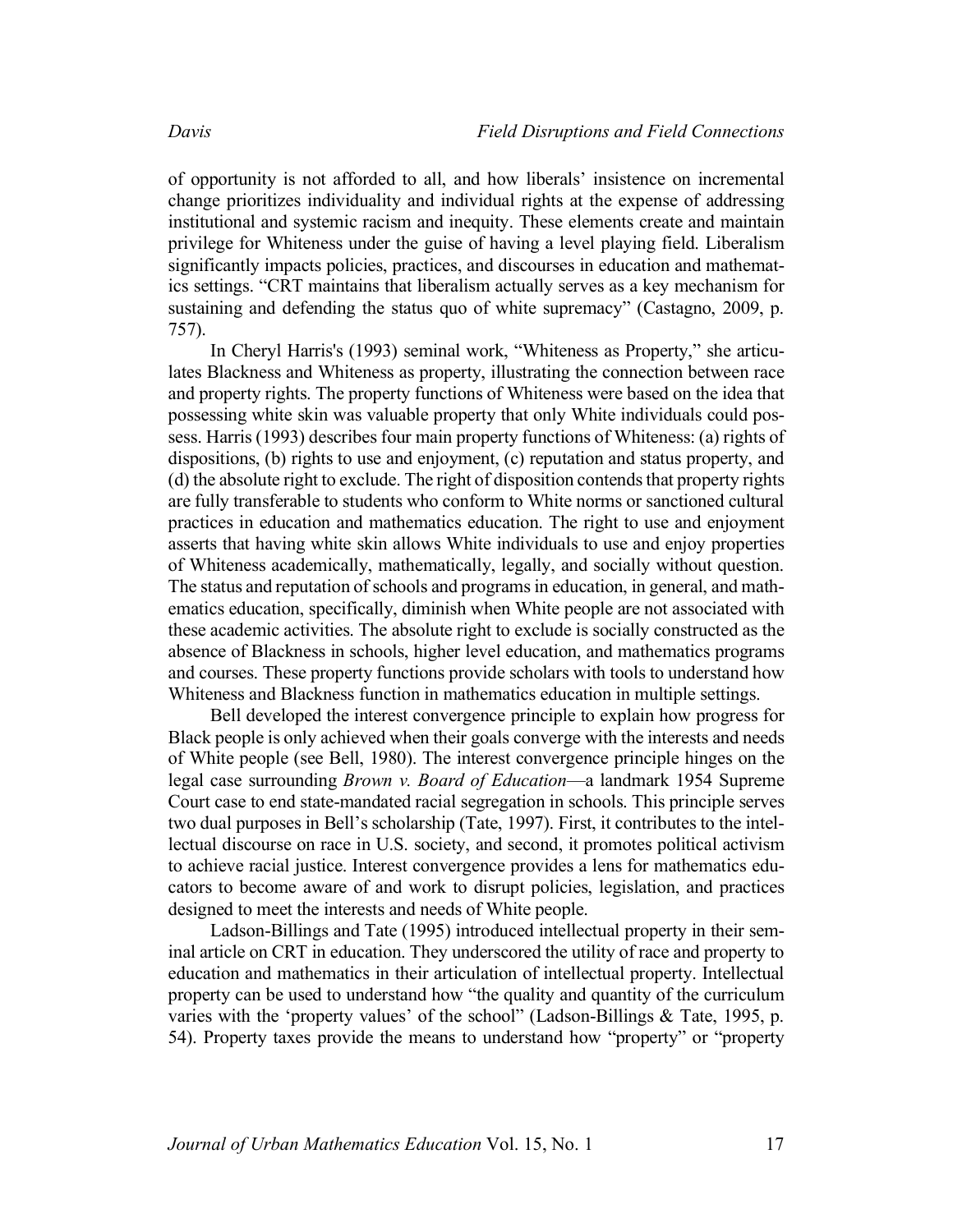values" are connected to education and mathematics education. The higher the community's property values, the higher the tax base, which is funding used to support schools and mathematics curriculum. In the context of mathematics education, the quality of the mathematics curriculum and availability of college-level or advanced mathematics courses, high-quality mathematics teachers, and resources tends to be better in predominantly White schools and communities with a higher tax assessment. The intellectual property varies based on the socioeconomic status, racial composition, and geographical location of the school and community. Urban schools tend to have poor quality mathematics curriculum, lack college preparatory or advanced mathematics courses, and the real property (e.g., teachers) to support a proper education in mathematics because of their racial composition, tax base, and location. Ladson-Billings and Tate (1995) demonstrated how the quality and quantity of the school and mathematics curriculum and real resources impact Black students' intellectual property and their opportunity to learn high-quality mathematics.

Crenshaw (1988) explained the expansive and restrictive views of equality in antidiscrimination law that helped advance CRT. The expansive view describes equality as an outcome and seeks to use the institutional power of the court and legal system to eradicate racial oppression. The expansive view is cojoined with the restrictive view of equality, which explains equality as a process, minimizes the importance of actual conditions, and seeks to stop future acts of wrongdoing rather than addressing the root cause of the racial injustice or correcting it. In education, Tate (1993) has used Crenshaw's expansive and restrictive views of equality to discuss educational policies and court rulings impacting Black students in mathematics education.

Critical race theorists have developed and advanced critical race methodologies in qualitative, mixed methods, and quantitative approaches. Critical race methodologies seek to accentuate silent or marginalized voices in qualitative data and humanize quantitative data (Solórzano & Yosso, 2002). Critical race methodology is a research approach grounded in CRT that merges theory and method. Critical race mixed methodology combines CRT and mixed methods approaches to expose racism, challenge racialized structures, and advance social justice through research design. Gillborn et al. (2018) explained the theoretical and methodological parameters of QuantCrit as centering racism in quantification, acknowledging numbers are not neutral, critically analyzing deficit-oriented analyses serving White interests, critically evaluating categories that are neither natural nor given, centering the voices and experiential knowledge of people of color as essential to understanding quantitative data, and acknowledging how statistical analyses can play a role in the racial justice struggle. There has been limited use of critical race methodologies in mathematics education. Jett (2019) has called for increased use of critical race methodologies in the field.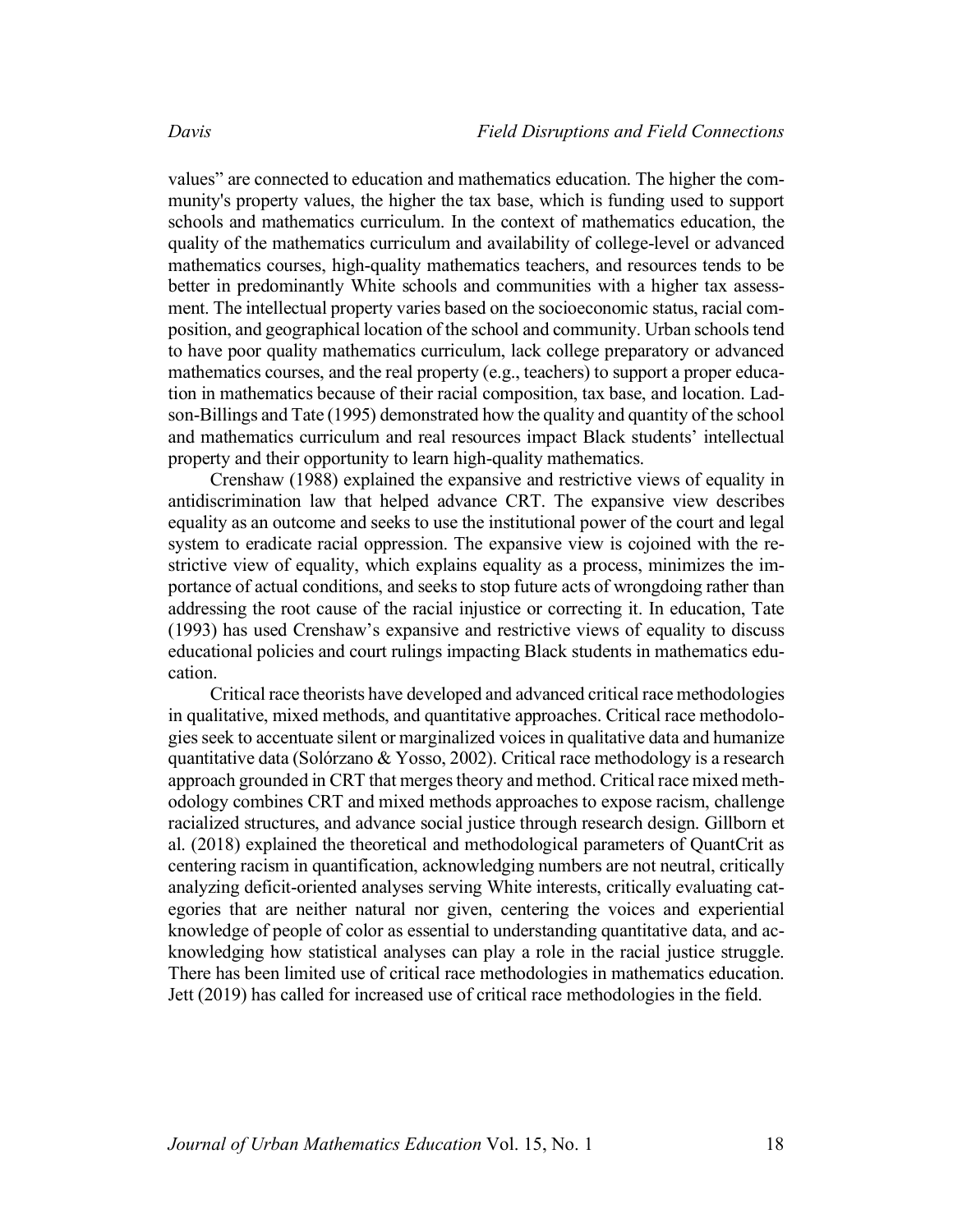Counterstories are also a popular CRT qualitative method that originated in the law, and CRT in education scholars describe counterstories a method of telling "the stories of those people whose experiences were not often told (i.e., those on the margins of society)" (Solórzano & Yosso, 2002, p. 32). Counterstories are tools used for exposing, analyzing, and challenging the master narrative, monovocal and majoritarian stories. There are three general forms of counterstory employed by critical race theorists (Solórzano & Yosso, 2002). The first form of counterstory involves personal stories or narratives that describe an individual's experiences with various forms of racism, classism, and sexism. The second form of counterstory involves other people's stories or narratives that reveal another person's experiences with and responses to racism, classism, and sexism as told in a third-person voice. The third form of counterstory involves composite stories or narratives that draw on various forms of "data" to narrate the racialized, sexualized, and classed experiences of people of color. Terry (2010, 2011) conceptualized and advanced mathematical counterstories as a research and pedagogical tool to better understand the mathematics experiences of Black students.

Yamamoto (1997) urged CRT scholars in the law to engage in critical race praxis that bridges the theoretical constructs to everyday life. He argued for CRT scholars to focus less on theory and more on "anti-subordination practice" (Yamamoto, 1997, p. 873). He described critical race praxis as

critical, pragmatic, socio-legal analysis with political lawyering and community organizing to practice justice by and for racialized communities. Its central idea is that racial justice requires antisubordination practice. In addition to ideas and ideals, justice is something experienced through practice (Yamamoto, 1997, pp. 829–830).

David Stovall has been one of the leading scholars calling for less critical race theorizing and more critical race praxis in education. Stovall (2004) has advanced critical race praxis by calling for more work on the frontlines of racial issues impacting Black and Latinx populations in educational and community settings.

Critical race pedagogy was explained by Lynn (1999) as "an analysis of racial, ethnic, and gender subordination in education that relies mostly on the perceptions, experiences, and counterhegemonic practices of educators of color" (p. 615). He argued further that "critical race pedagogues are concerned with four general issues: the endemic nature of racism in the United States; the importance of cultural identity; the necessary interaction of race, class, and gender; and the practice of a liberatory pedagogy" (Lynn, 1999, p. 615). Mathematics education scholars have engaged in critical race praxis and critical race pedagogy to a lesser degree. To advance CRT in mathematics educational spaces, scholars can use critical race praxis and critical race pedagogy to disrupt Whiteness, White supremacy, issues of race, class, and gender. Those scholars who decide to take up these issues in the mathematics classroom must be educated and prepared for the political ramifications of the decision. In this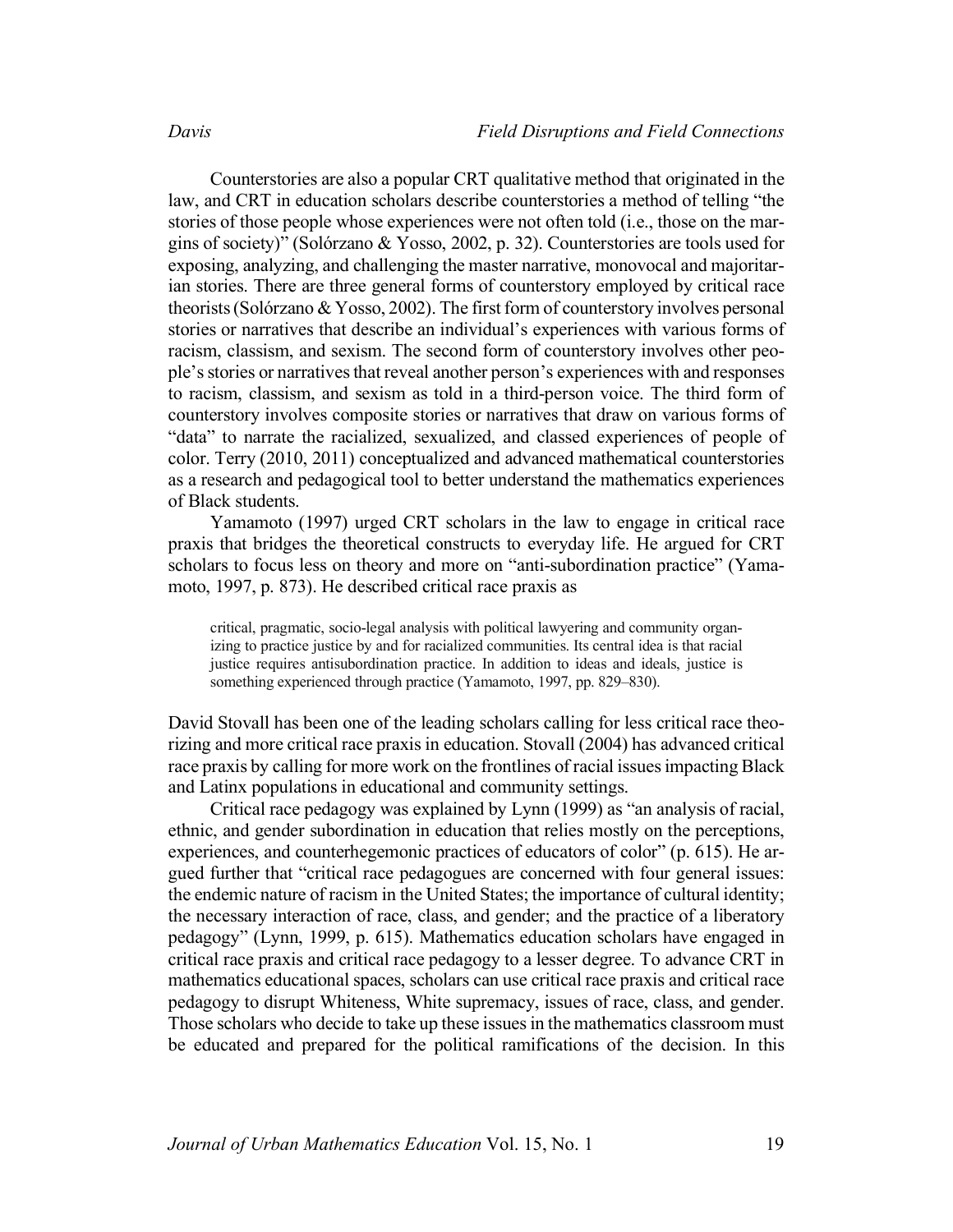section, I have provided a brief overview of how CRT's theoretical, methodological, and practical elements developed in law and education but have been advanced in the larger field of education, in general, and made connections to mathematics education.

## **CRT in the Law and Education**

Many CRT in education scholars have noted the importance of reading and studying CRT legal literature. Ladson-Billings (1998, 2013) described how she and Tate spent considerable time studying the legal literature and CRT in law scholarship. They learned from and engaged with legal scholars to better understand how the law functions and how CRT could be applied to education before using it in the field (Ladson-Billings, 1998; Tate et al., 1993). Ladson-Billings (1998) stated, "Educational researchers need much more time to study and understand the [CRT] legal literature in which it is situated" (p. 22). During the latter part of the twentieth century, Tate was a leading education researcher publishing CRT in education and mathematics education scholarship. A salient feature of Tate's scholarship is the importance of studying the origins and development of CLS, CRT in law, and education literature (see Tate, 1997). In a published interview, Tate discussed the importance of having a "sound knowledge of United States history, constitutional law, social theory, and its debates, psychology, education, and political institutions prior to engaging with critical race theory" (Davis & Jett, 2019, p. 15).

Academicians developed CRT scholarship in the field of education and mathematics education in the late twentieth century. Ladson-Billings (1998, 2013) has described the early developments of CRT in education, starting with a departmental colloquium, conference presentations, and publications dating back to the early 1990s. The culmination of these scholarly endeavors was Ladson-Billings and Tate's (1995) seminal article, "Toward a Critical Race Theory of Education" in *Teachers College Record*. Then, in 1997, Tate published a comprehensive overview of CRT and its influential components in education. During the same year, Solórzano (1997) began publishing on CRT and developed a scholarship line at the University of California, Los Angeles (UCLA) with other CRT legal scholars. Tate noted that UCLA is a notable institution in the academy to study CRT in law and education, primarily because of the faculty knowledge and understanding of the framework (Davis & Jett, 2019).

In 1998, Ladson-Billings published an article to illustrate CRT's usefulness in education, explaining the framework's defining elements and deterring educational researchers from delving into CRT without adequate grounding in the legal literature. The law and education are intertwined, and education is not a part of the U.S. Constitution but is the state government's responsibility. States enact policies, laws, and regulations that govern education. These early CRT developments in education are significant because they illustrate how education scholars utilized legal scholars and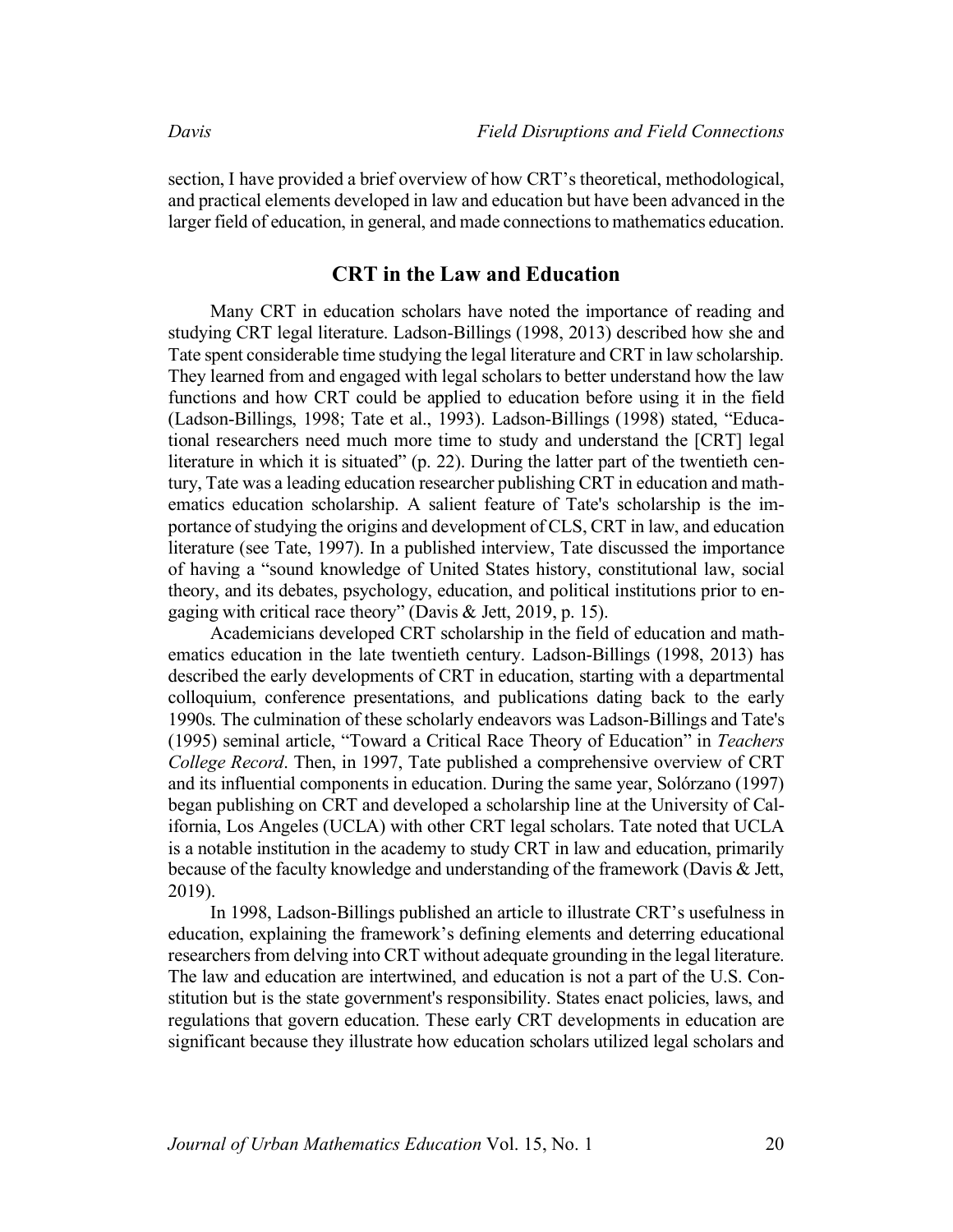CRT in law literature to develop the knowledge and understanding needed to apply CRT in an educational context.

Critical race theory in education scholars center race and push the educational community to consider race as more than just a research variable (Lynn & Dixson, 2013). In Ladson-Billings' (2013) view, critical race theorists believe in the normalcy and omnipresence of racism, interest convergence of material determinism, race as a social construct, intersectionality or anti-essentialism, and voice or counternarrative. I would also argue that critical race theorists believe in achieving racial justice, and mathematics education scholars have critiqued social justice approaches in the field that have not adequately addressed racial justice (Larnell et al., 2016). In my view, critical race theorists must work toward liberation by finding solutions to identified problems.

In the early phases of CRT's development in education, Ladson-Billings (1998) recognized that the framework was in its infancy, which meant that scholars needed to exercise caution to ensure the theory was not misused. She later reiterated this point in a book chapter that describes what CRT in education is not (see Ladson-Billings, 2013). She stated that just because a scholar examines race in their work or writes about race and racial issues, this does not make them a critical race theorist. Lynn and Dixson (2013) made similar arguments. They stated,

Some scholars claim a CRT project simply because their sample may be primarily composed of people of color. Far too often, scholars have invoked CRT in the introductory sections of their paper, never to revisit the theory or even utilize any of its tenets in their analysis. (Lynn & Dixson, 2013, p. 3)

Mathematics education scholars must adhere to this guidance to avoid misusing CRT in the field because it interferes with the framework's continued progress. Many CRT scholars warned of the trivialization and misuse of this framework. They have also advocated using CRT in education to rigorously examine race, racism, classism, sexism, oppression, laws, and policies to achieve liberatory outcomes for Black adults and students (Lynn, 2004, Solórzano & Yosso, 2002; Tate, 1997). I concur with Lynn and Dixson (2013) that "far too many scholars who have an interest in examining race and racism in education misunderstand and misuse CRT" (p. 3). Mathematics education scholars, too, misuse and misunderstand the theory. Some scholars who include CRT in their analyses do so in a superficial way. Overall, we must safeguard CRT(ME) to ensure its proper use in the field (Rousseau Anderson, 2019).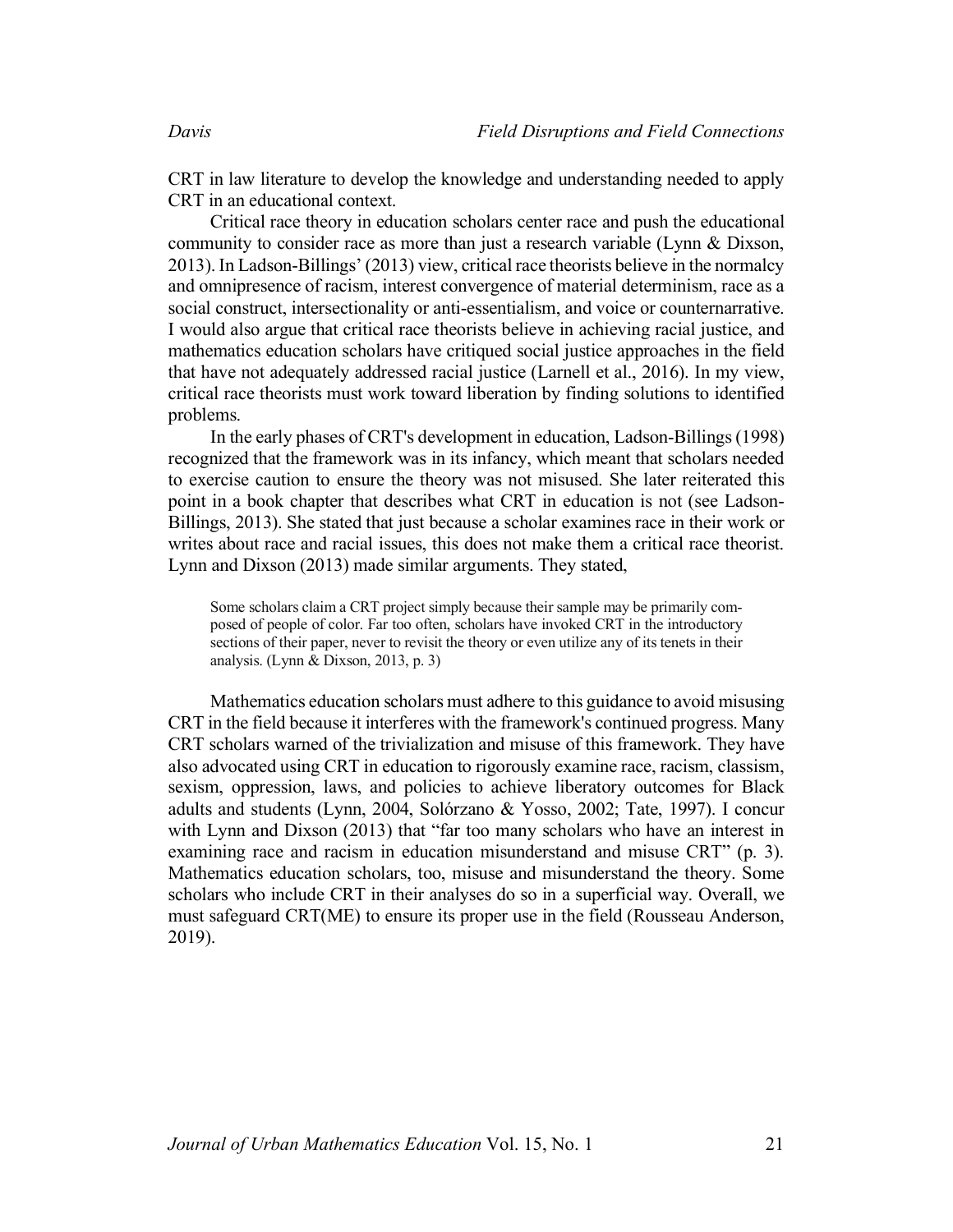#### **CRT in Mathematics Education**

Mathematics education scholars have contributed immensely to the furtherance of CRT in education. Tate and Rousseau Anderson are two notable mathematics education scholars who have played an instrumental role in advancing CRT's prominence in the larger field of education (e.g., Dixson & Rousseau, 2006; Tate, 1997). However, their CRT contributions are not widely known in mathematics education because they did not see their scholarship as directly connected to the field. In an interview, Tate stated, "I do not view my CRT project as a mathematics education project" (Davis & Jett, 2019, p. 12). In the same volume, Rousseau Anderson (2019) indicated,

I would not describe myself as a mathematics educator who uses critical race theory. Rather, I consider myself a critical race theorist who happens to also be a mathematics educator. While this distinction may seem minor, it is one reason why much of my scholarship on CRT does not focus specifically on mathematics education. (p. 19)

Although their mathematics education knowledge has proven beneficial in their CRT scholarship, it has not been a driving force. Therefore, Christopher C. Jett and I have called for mathematics educators to merge their CRT and disciplinary knowledge for stronger connections to the field and to continue advancing it deliberately.

In our edited book (Davis & Jett, 2019), we described how William F. Tate IV pioneered this theoretical perspective in mathematics education and the broader educational research community. Tate's scholarship is salient because he has continuously connected mathematics education to CRT, even though the discipline was not a part of his CRT conceptualization. For instance, Tate and colleagues (1993) used CRT and his background in mathematics to examine the social problems underlying the *Brown v. Board of Education* decision. When Tate introduced CRT to mathematics education in 1993, scholars did not widely use the theoretical perspective in the discipline or larger education field.

Since CRT's introduction, many mathematics educators have used it, but their scholarship is rarely referenced or connected to the broader CRT discipline, nor is it assembled into a collective volume (Davis & Jett, 2019). In the 1990s, few education researchers focused their work on CRT in education and mathematics education (Rousseau Anderson, 2019). Snipes (1997), Brown (1999), and Corey (2000) are among the few mathematics education researchers who used CRT in the early years. Their research was heavily cited by Ladson-Billings, Tate, and other CRT scholars. In the 21st century, the use of CRT(ME) increased as scholars used it to advance theory, methodology, and pedagogy to disrupt the field and elevate new knowledge of Black adults and students (see, for example, Berry, 2003; Corey, 2000; Davis, 2010; Jett, 2009; McGee, 2009; Terry, 2009; Wilson, 2018). These scholars continued the tradition in mathematics education by usingCRT in their dissertation research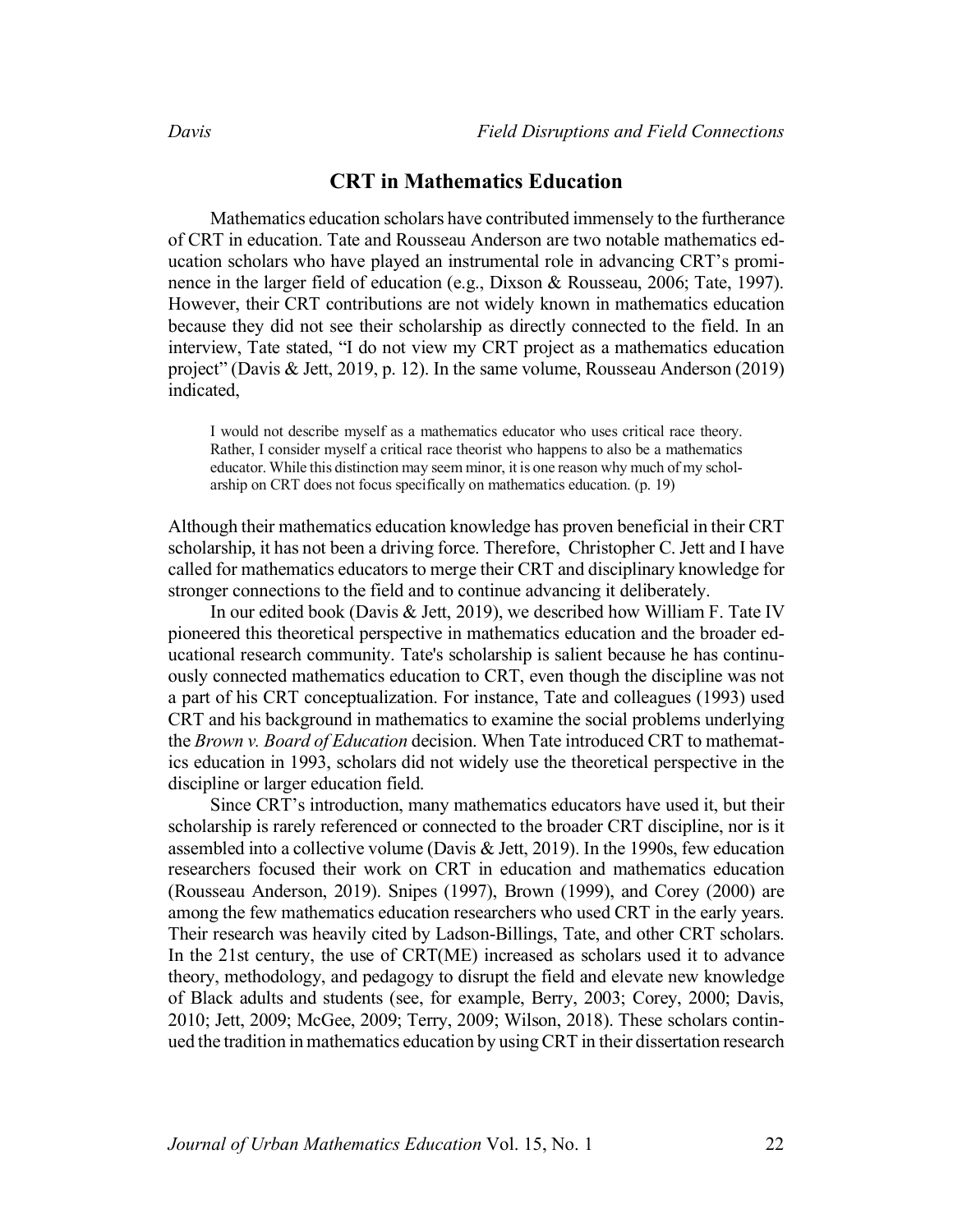to advance the field. They are responsible for bolstering publications in this area (see Berry, 2008; Corey & Bower, 2005; Davis, 2014; Jett, 2019; McGee, 2013; Snipes & Waters, 2005; Terry, 2010, 2011). Beyond dissertation research, mathematics education scholars have used CRT to advance knowledge through journal and book chapter publications. They have challenged deficit views of Black adults and students and increased knowledge of the usefulness of this perspective for Black populations (see Berry et al., 2014; Cobb & Russell, 2015; Larnell et al., 2016; Leonard, 2007, 2009; Leonard et al., 2013; Martin, 2006; Martin et al., 2017; Rousseau Anderson & Powell, 2009; Russell, 2013; Strutchens & Westbrook, 2009; Terry & McGee, 2012).

This body of scholarship represents CRT's growth in mathematics education, but it does not necessarily represent grounding in the CRT legal and education scholarship. The early mathematics education studies were developed alongside CRT as a theoretical and methodological framework (Brown, 1999; Corey, 2000; Snipes, 1997), which suggests that the scholars' understanding of the theory was limited and developed simultaneously. There is limited evidence to indicate whether Snipes, Brown, or Corey extensively read or studied the legal literature, CRT in law, and education literature before using it in mathematics education. These studies often present racism as an emergent construct and neglect its omnipresence in their CRT analysis. Moreover, Brown (1999) often presented large chunks of data with superficial, limited, or no CRT analysis. Part of Brown's CRT analysis limitation is the use of three theoretical frameworks (critical theory, CRT, and culture practice theory) that are presented as analogous with one another. Her CRT analysis was often presented as a rehashing or citing of CRT scholars' writings. Brown's research is an example of how mathematics education scholars must avoid misusing CRT.

In an interview, Tate stated that he observed CRT mapped onto cases involving mathematics education (Davis & Jett, 2019). He questioned the awareness of a definitive article, book, or research program that delineates a CRT(ME) (Davis & Jett, 2019). Tate asserted that he was not aware of an overarching CRT(ME) body of scholarship or an existing collection of CRT(ME) publications (Davis & Jett, 2019). In our edited book *Critical Race Theory in Mathematics Education,* I and Jett (2019) sought to create a volume for the mathematics education community that demarcates this perspective for the field, identifies the full spectrum of literature, charts a path forward, and encourages serious scholars to use it as a theory, methodology, and pedagogy to advance the discipline. We sought to assemble veteran and emerging scholars to promote CRT's future direction in mathematics education. When we created this edited book, we had no idea that CRT in education would come under attack shortly after and impact how mathematics educators use it pedagogically in the classroom.

*Critical Race Theory in Mathematics Education* (Davis & Jett, 2019) is an edited book that provides insight into how scholars have used this theoretical, methodological, and pedagogical approach in mathematics education. In crafting the book,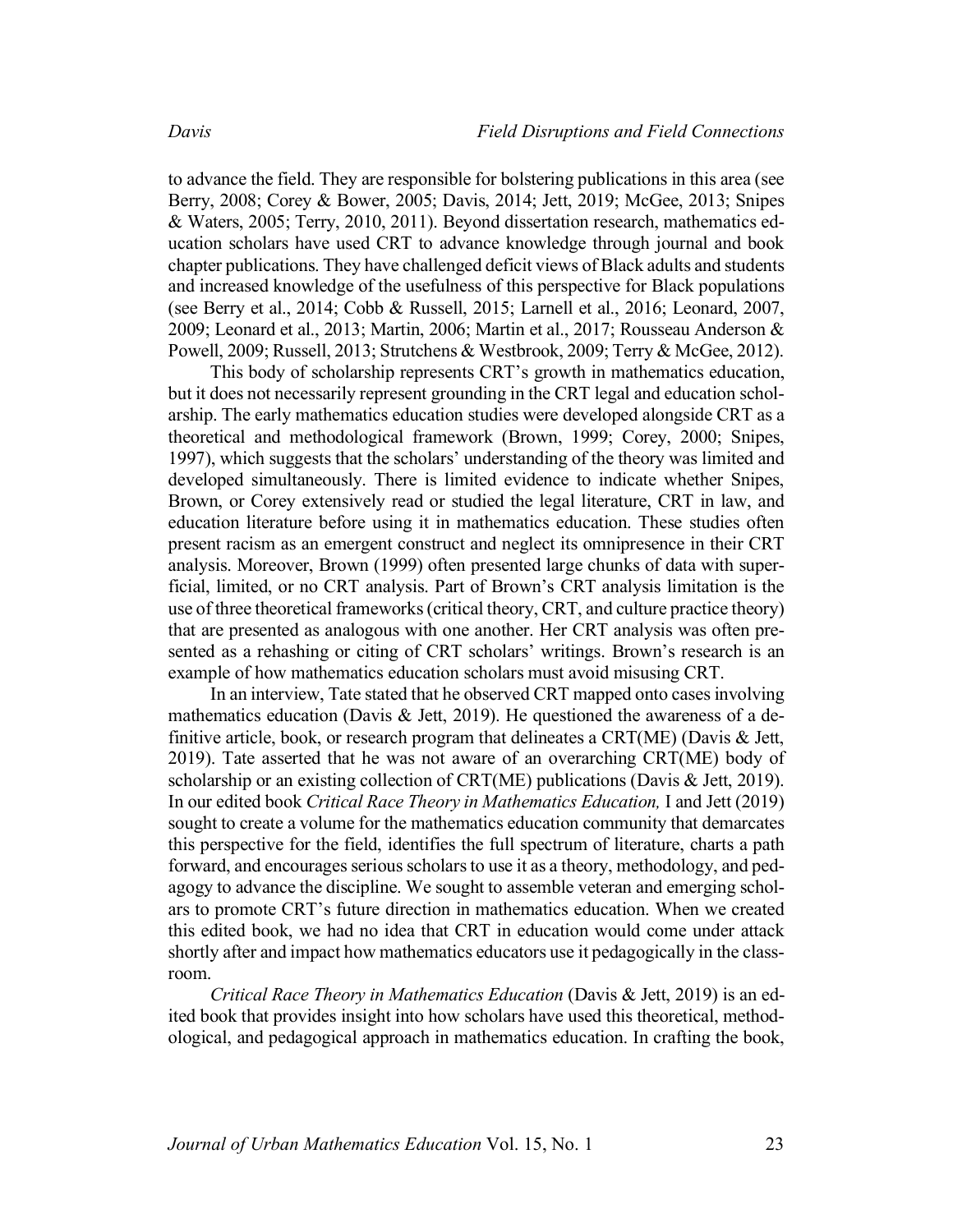we sought the father of CRT(ME), William F. Tate IV, to contribute to the book but learned that his scholarly interest had shifted away from CRT. He viewed his former students as scholars and left it to them to advance CRT further. Notably, Tate considered his former student and prominent CRT scholar Celia Rousseau Anderson the savant to forge CRT(ME) scholarship ahead. In the book, Rousseau Anderson (2019) articulates CRT's intellectual boundaries in mathematics education using the CRT in legal studies scholarship. She explains how CRT could be applied to mathematics education.

As a volume, *Critical Race Theory in Mathematics Education* (Davis & Jett, 2019) builds on extant critical legal studies, CRT in law, education, and mathematics education. It advances new knowledge of CRT and ushers in a new generation of CRT scholars in mathematics education. The expansion of CRT(ME) is crucial because it provides a framework for examining the permanence of race and racism, classism, sexism, and other forms of oppression. CRT provides the methodological, theoretical, pedagogical, and analytical framework to shed light on how race, racism, economics, laws, policies, and other forms of oppression shape the mathematical and social experiences, trajectories of achievement, and professional experiences of Black adults and students. In this book, the contributors posit a historical counterstory; illustrate the use of allegorical storytelling and personal narratives; critique mathematical proficiency, standardized testing, recruitment, and retention of Black mathematics teachers; and present a paradigm of liberatory mathematics education for Black students.

# **Utilizing CRT to Disrupt and Advance the Field of Mathematics Education**

As critical race theorists, we must disrupt Whiteness, White privilege, and White supremacy in legislation, mathematics curriculum, standards, and practice. Scholars have challenged Whiteness, White privilege, and White supremacy in education and mathematics education legislation and noted that the Black community has not benefited from the law (Ladson-Billings, 2006; Martin, 2008). The mathematics curriculum used in classrooms worldwide promotes the idea that White men have been the main contributors to mathematical knowledge (Anderson, 1990). In mathematics education, scholars have illustrated and explained that standards give the illusion of meeting everyone's interests but serve the interest of those in power (i.e., the White community; Apple, 1992). Most of the practices used in mathematics are based on White middle-class norms and culture.

The voices and experiences of the Black community have been historically and contemporarily left out of mathematical spaces, curricula, policy, pedagogical approaches, and intellectual spaces. As critical race theorists, we must continue to center the voices and racialized experiences of Black adults and children to understand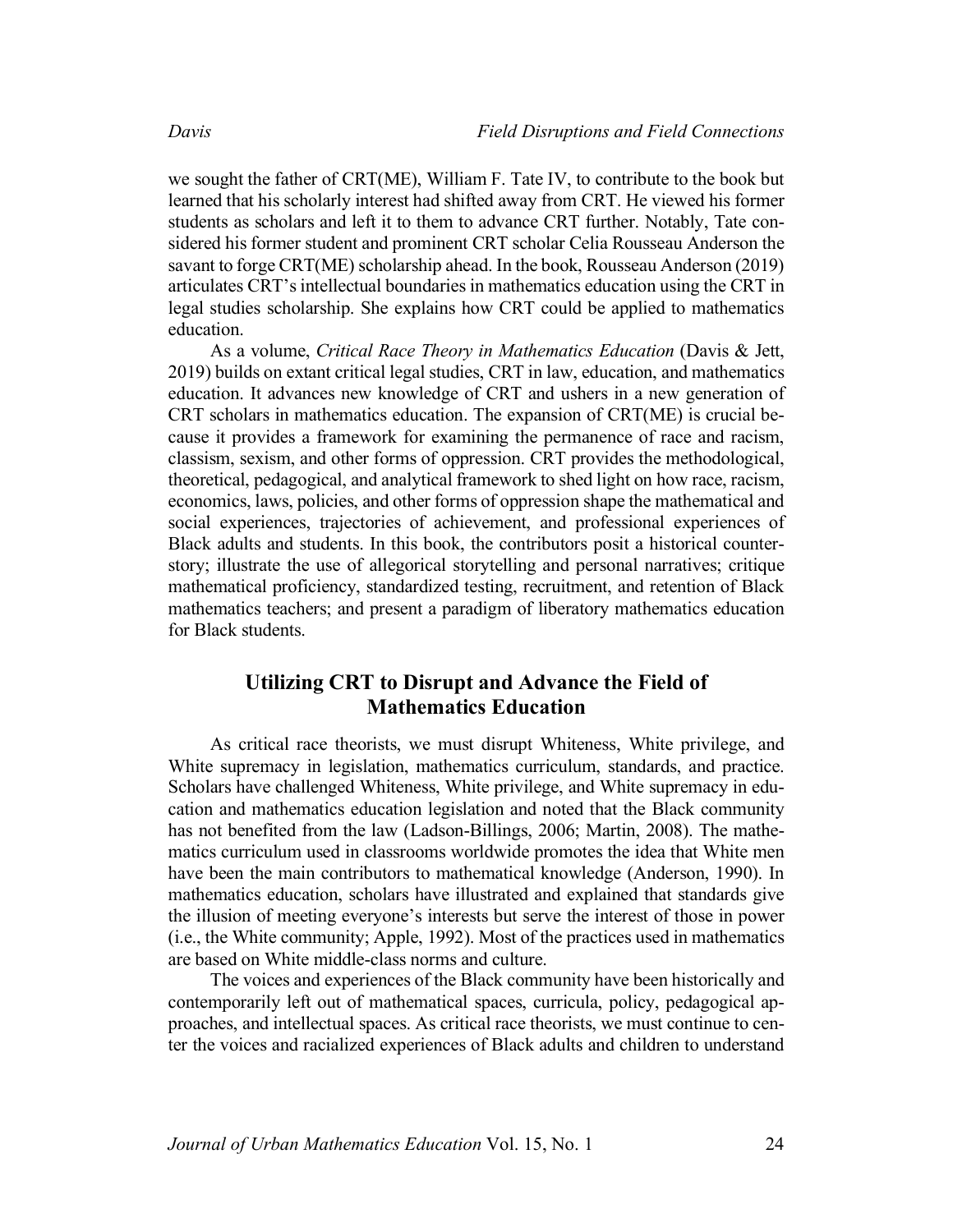their mathematical experiences better and challenge the status quo. CRT provides the tools to center the voices and experiences of Black learners in the curriculum, theory, research, and practices used in mathematics education.

Critical race theorists in mathematics education must prioritize liberatory and racial justice practices in informal and formal mathematics settings to disrupt race neutrality and racism. In this article, I have described CRT toolsthat scholars can use to achieve liberatory and racial justice outcomes, but we must decide where to focus our efforts. Are liberatory and racial justice actions going to be focused on policy, both within and outside of school and classroom settings? We must ask ourselves, "Can liberatory and racial justice be achieved in the mathematics education enterprise?" Rousseau Anderson (2019) provided guidance for scholars who seek to utilize CRT(ME) to transform the field. Thus, Jett and I have called for mathematics educators to first develop the proper understanding of CRT(ME) to use it properly. Rousseau Anderson (2019) indicated that CRT scholarship involves both action in and reflection on mathematics education. She asked several critical questions to move CRT forward in mathematics education:

What is the goal of utilizing CRT in mathematics education? How will we measure the success of CRT? Who is our primary constituency? Should we think of ourselves first and foremost as academics or advocates? Essentially, where are we going? (Rousseau Anderson, 2019, pp. 29).

More importantly, Rousseau Anderson (2019) insisted that "our students are paying a heavy racial tax in schools every day. What are we doing to alleviate that burden?" (p. 29). As a mathematics education community that values racial justice, I submit that we must continue to grapple with and answer these questions individually and collectively in our CRT(ME) work.

Although many mathematics educators have used CRT, there is still more work to be done to fully utilize this theoretical, methodological, pedagogical, and analytical framework (Berry, 2008; Davis, 2014; Jett, 2011; McGee & Martin, 2011; Terry & McGee, 2012). I assert that all scholars should not use CRT(ME). It should be used by those who have (a) an operationalized definition of race and racism; (b) access to the critical perspectives of Black adults' and children'slived realities, schooling, and mathematics education; (c) the sociohistorical context to analyze race and racism; and (d) a sociopolitical perspective (Davis, 2019). If mathematics education scholars are to use CRT effectively, they must be prepared for possible backlash and fully commit to studying it and achieving racial justice and liberation for Black adults and students in the field.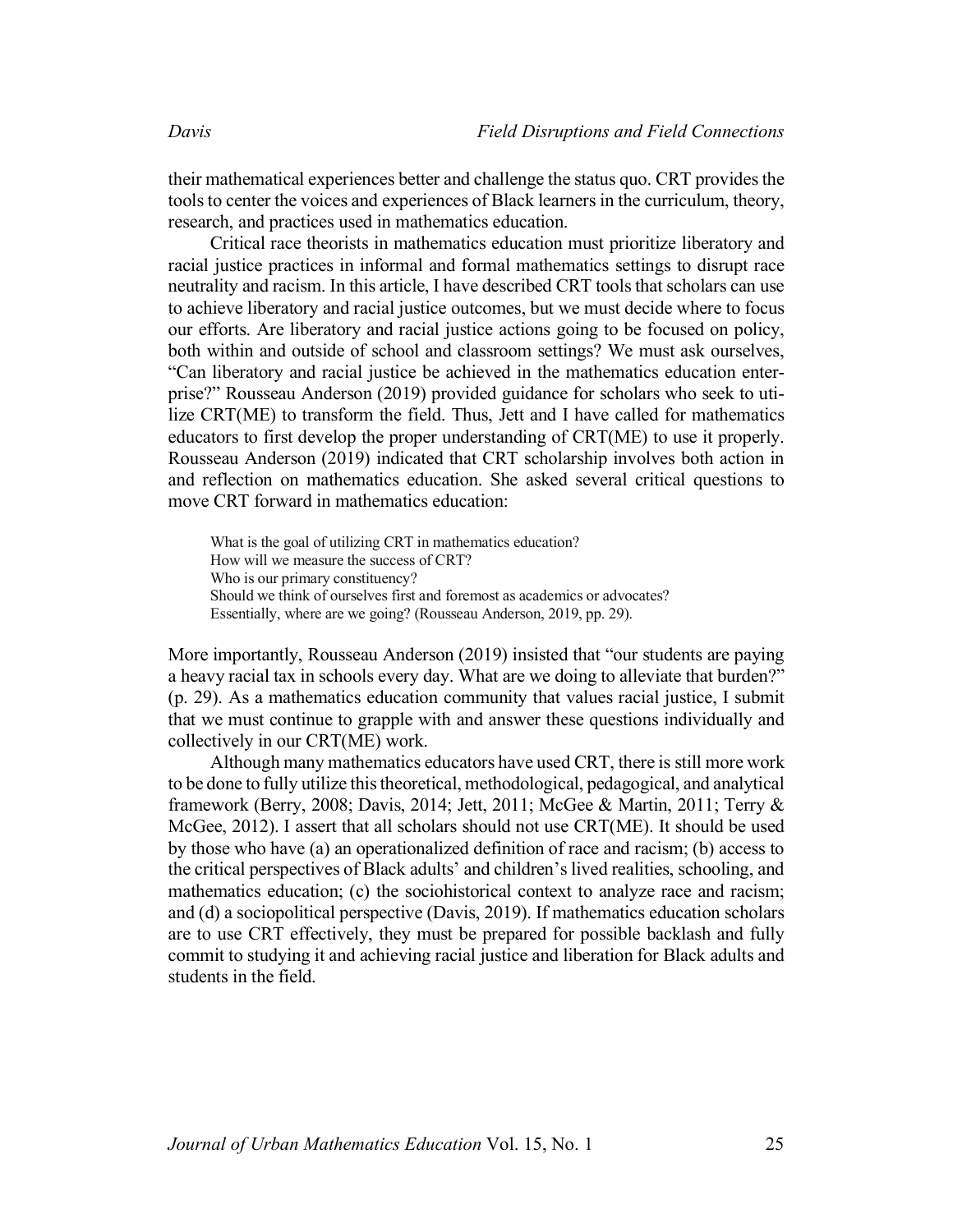#### **References**

- Allen, K. M., Davis, J., Garraway, R. L., & Burt, J. M. (2018). Every student succeeds (except for Black males) act. *Teachers College Record*, *120*(13), 1–20. https://doi.org/10.1177%2F016146811812001303
- Anderson, S. E. (1990). Worldmath curriculum: Fighting Eurocentrism in mathematics. *The Journal of Negro Education*, *59*(3), 348–359.
- Apple, M. W. (1992). Do the standards go far enough? Power, policy, and practice in mathematics education. *Journal for Research in Mathematics Education*, *23*(5), 412–431.
- Bell, D. A., Jr. (1980). Brown v. Board of Education and the interest-convergence dilemma. *Harvard Law Review*, *93*(3), 518–533.
- Berry, R. Q., III. (2003). *Voices of African American male students: A portrait of successful middle school students* [Unpublished doctoral dissertation]. University of North Carolina at Chapel Hill.
- Berry, R. Q., III. (2005). Voices of success: Descriptive portraits of two successful African American male middle school mathematics students. *Journal of African American Studies*, *8*(4), 46–62. http://doi.org/10.1007/s12111-005-1003-y
- Berry, R. Q., III. (2008). Access to upper-level mathematics: The stories of successful African American middle school boys. *Journal for Research in Mathematics Education*, *39*(5), 464–488.
- Berry, R. Q., III, Ellis, M., & Hughes, S. (2014). Examining a history of failed reforms and recent stories of success: Mathematics education and Black learners of mathematics in the United States. *Race Ethnicity and Education*, *17*(4), 540–568. https://doi.org/10.1080/13613324.2013.818534
- Brown, S. Y. (1999). *A journey into the problematic terrain of African American students and school mathematics* [Unpublished doctoral dissertation]. The Ohio State University.
- Castagno, A. E. (2009). Commonsense understandings of equality and social change: A critical race theory analysis of liberalism at Spruce Middle School. *International Journal of Qualitative Studies in Education, 22*(6), 755–768.
- Cho, S., Crenshaw, K. W., & McCall, L. (2013). Toward a field of intersectionality studies: Theory, applications, and praxis. *Signs*, *38*(4), 785–810.
- Cobb, F., & Russell, N. M. (2015). Meritocracy or complexity: Problematizing racial disparities in mathematics assessment within the context of curricular structures, practices, and discourse. *Journal of Education Policy*, *30*(5), 631–649. https://doi.org/10.1080/02680939.2014.983551
- Corey, D. L. (2000). *An African American male student learning mathematics in a web-based environment: How the absence of traditional classroom cultural differences affects his learning* [Unpublished doctoral dissertation]. Florida State University.
- Corey, D. L., & Bower, B. L. (2005). The experiences of an African American male learning mathematics in the traditional and the online classroom—A case study. *The Journal of Negro Education*, *74*(4), 321–331.
- Crenshaw, K. W. (1988). Race, reform, and retrenchment: Transformation and legitimation in antidiscrimination law. *Harvard Law Review*, *101*, 1331–1387.
- Crenshaw, K. (1989). Demarginalizing the intersection of race and sex: A Black feminist critique of antidiscrimination doctrine, feminist theory and antiracist politics. *University of Chicago Legal Forum*, *1989*(1), 139–167.
- Davis, J. (2010). *A critical ethnography of Black middle school students' lived realities and mathematics education* [Unpublished doctoral dissertation]. Morgan State University.
- Davis, J. (2014). The mathematical experiences of Black males in a predominantly Black urban middle school and community. *International Journal of Education in Mathematics, Science and Technology*, *2*(3), 206–222.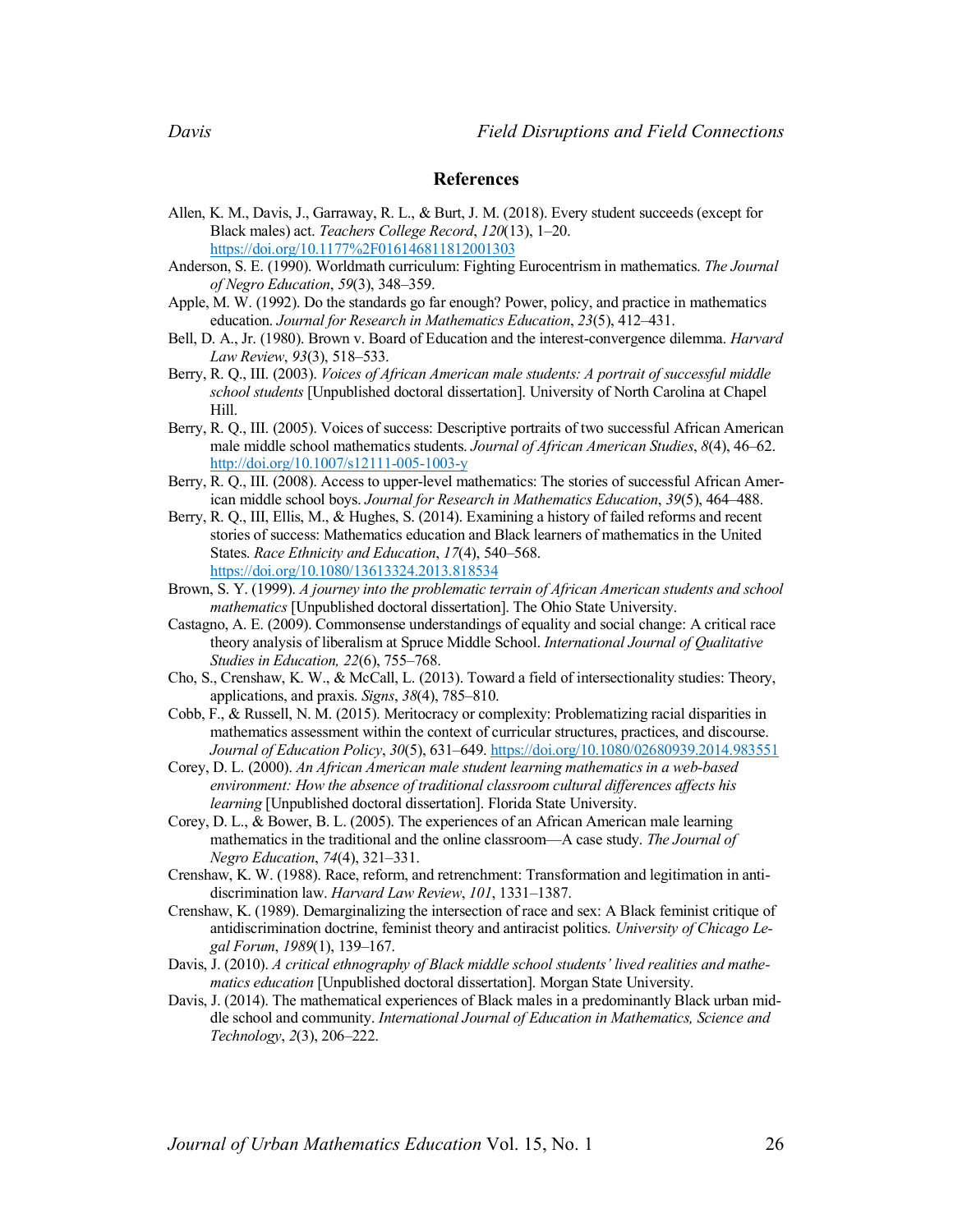- Davis, J. (2016). Free to conduct research of race and racism in my West Baltimore community. In R. T. Palmer, L. J. Walker, R.B. Goings, C. Troy, C. T. Gipson, & F. Commodore (Eds.), *Graduate education at historically Black colleges and universities (HBCUs)* (pp. 79–89). Routledge.
- Davis, J. (2019). Using critical race theory as a pedagogical, theoretical, methodological, and analytical tool in mathematics education for Black students in urban areas. In J. Davis & C.C. Jett (Eds.), *Critical race theory in mathematics education* (pp. 183–205). Routledge.
- Davis, J., & Jett, C. C. (Eds.). (2019). *Critical race theory in mathematics education*. Routledge.
- Davis, J., & Martin, D. B. (2008). Racism, assessment, and instructional practices: Implications for mathematics teachers of African American students. *Journal of Urban Mathematics Education*, *1*(1), 10–34. https://doi.org/10.21423/jume-v1i1a14
- Delgado, R. (1989). Storytelling for oppositionists and others: A plea for narrative. *Michigan Law Review*, *87*(8), 2411–2441.
- Delgado, R. (Ed.). (1995). *Critical race theory: The cutting edge.* Temple University Press.
- Delgado, R., & Stefancic, J. (2001). *Critical race theory: An introduction.* NYU Press.
- Dixson, A. D., & Rousseau, C. K. (Eds.). (2006). *Critical race theory in education: All God's children got a song.* Routledge.
- Gillborn, D., Warmington, P., & Demack, S. (2018). QuantCrit: Education, policy, 'Big Data' and principles for a critical race theory of statistics. *Race Ethnicity and Education*, *21*(2), 158– 179. https://doi.org/10.1080/13613324.2017.1377417
- Gould, S. J. (1981). *The mismeasure of man*. W. W. Norton & Company.
- Gould, S. J. (1995). Curveball. In S. Fraser (Ed.), *The bell curve wars: Race, intelligence, and the future of America* (pp. 11–22). BasicBooks.
- Gutiérrez, R. (2017). Why mathematics (education) was late to the backlash party: The need for a revolution. *Journal of Urban Mathematics Education*, *10*(2), 8–24. https://doi.org/10.21423/jume-v10i2a347
- Harris, A. (2021, May 7). The GOP's 'critical race theory' obsession. *The Atlantic,*  https://www.theatlantic.com/politics/archive/2021/05/gops-critical-race-theory-fixation-explained/618828/
- Harris, C. (1993). Whiteness as property. *Harvard Law Review*, *106*(8), 1707–1791.
- Herrnstein, R. J., & Murray, C. (1994). *The bell curve: Intelligence and class structure in American life*. The Free Press.
- Jensen, A. R. (1969). How much can we boost IQ and scholastic achievement? *Harvard Educational Review, 39,* 1–123*.*
- Jett, C. C. (2009). *African American men and college mathematics: Gaining access and attaining success* [Unpublished doctoral dissertation]. Georgia State University.
- Jett, C. C. (2011). "I once was lost, but now am found": The mathematics journey of an African American male mathematics doctoral student. *Journal of Black Studies*, *42*(7), 1125–1147.
- Jett, C. C. (2012). Critical race theory interwoven with mathematics education research. *Journal of Urban Mathematics Education*, *5*(1), 21–30. https://doi.org/10.21423/jume-v5i1a163
- Jett, C. C. (2019). Mathematical persistence among four African American male graduate students: A critical race analysis of their experiences. *Journal for Research in Mathematics Education*, *50*(3), 311–340. https://doi.org/10.5951/jresematheduc.50.3.0311
- Klinghoffer, D. (2020, July 7). White fragility—A free pass for scientists? *Evolution News & Science Today*. https://evolutionnews.org/2020/07/white-fragility-a-free-pass-for-scientists/
- Ladson-Billings, G. (1998). Just what is critical race theory and what's it doing in a nice field like education? *International Journal of Qualitative Studies in Education*, *11*(1), 7–24. https://doi.org/10.1080/095183998236863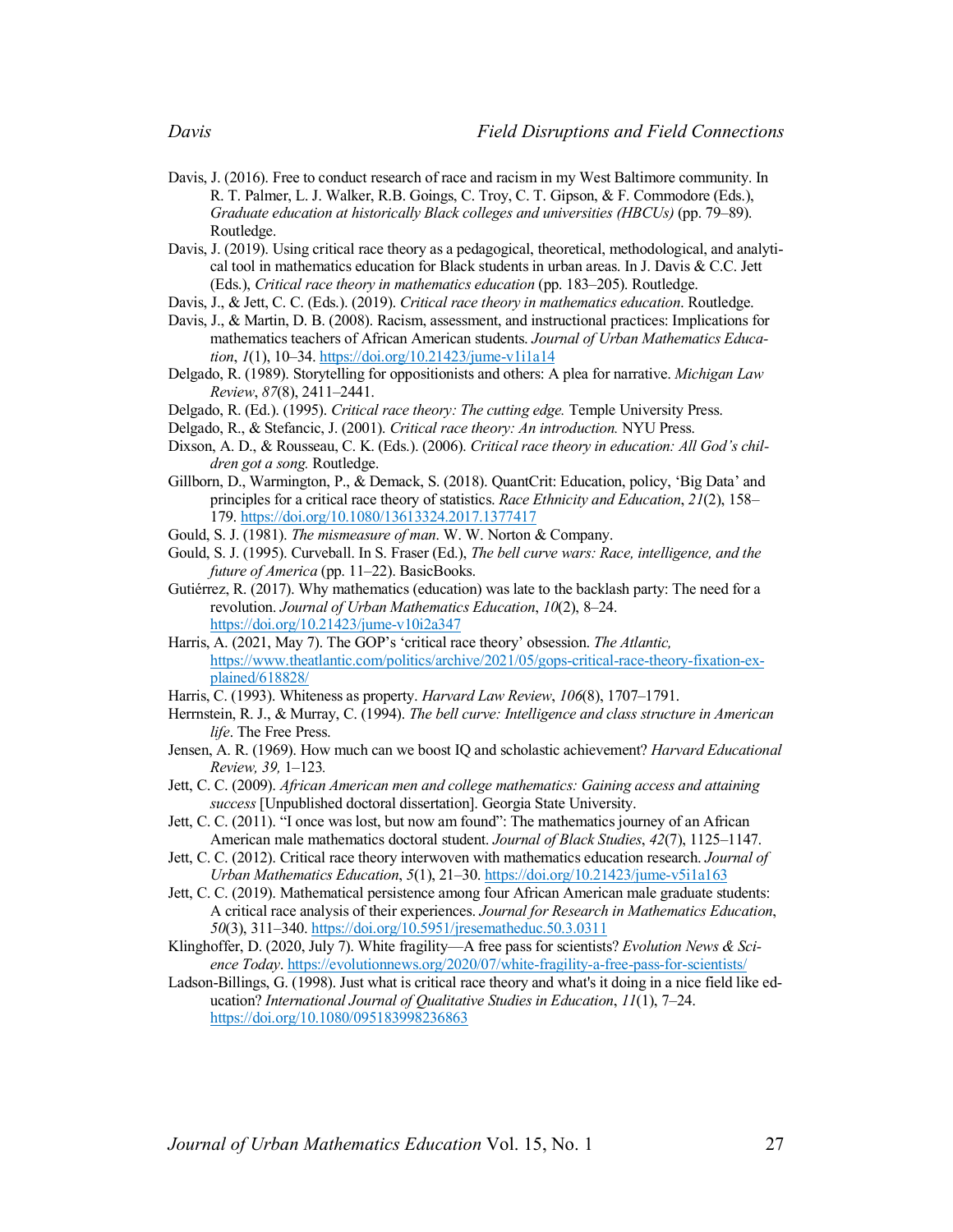- Ladson-Billings, G. J. (1999). Chapter 7: Preparing teachers for diverse student populations: A critical race theory perspective. *Review of Research in Education*, *24*(1), 211–247. https://doi.org/10.3102%2F0091732X024001211
- Ladson-Billings, G. (2006). From the achievement gap to the education debt: Understanding achievement in U.S. schools. *Educational Researcher*, *35*(7), 3–12.
- Ladson-Billings, G. (2013). Critical race theory—What it is not! In M. Lynn & A.D. Dixson (Eds.), *Handbook of critical race theory in education* (pp. 34–47). Routledge.
- Ladson-Billings, G., & Tate, W. F. (1995). Towards a critical race theory of education. *Teachers College Record*, *97*(1), 47–68.
- Larnell, G. V., Bullock, E. C., & Jett, C. C. (2016). Rethinking teaching and learning mathematics for social justice from a critical race perspective. *Journal of Education*, *196*(1), 19–29.
- Leonard, J. (2007). *Culturally specific pedagogy in the mathematics classroom: Strategies for teachers and students.* Routledge.
- Leonard, J. (2009). "Still not saved": The power of mathematics to liberate the oppressed. In D. B. Martin (Ed.), *Mathematics teaching, learning, and liberation in the lives of Black children* (pp. 304–330). Routledge.
- Leonard, J., McKee, M., & Williams, Y. M. (2013). Not "waiting for superman": Policy implications for Black children attending public schools. In J. Leonard & D. B. Martin (Eds.), *The brilliance of Black children in mathematics: Beyond the numbers and toward new discourse* (pp. 95–119). Information Age Publishing.
- Lopez, G. R. (2003). The (racially neutral) politics of education: A critical race theory perspective. *Educational Administration Quarterly*, *39*(1), 68–94. https://doi.org/10.1177%2F0013161X02239761
- Lynn, M. (1999). Toward a critical race pedagogy: A research note. *Urban Education*, *33*(5), 606– 626. https://doi.org/10.1177%2F0042085999335004
- Lynn, M. (2004). Inserting the 'race' into critical pedagogy: An analysis of 'race-based epistemologies.' *Educational Philosophy and Theory*, *36*(2), 153–165.
- Lynn, M., & Dixson, A. D. (Eds.). (2013). *Handbook of critical race theory in education*. Routledge.
- Lynn, M., Yosso, T. J., Solórzano, D. G., & Parker, L. (2002). Critical race theory and education: Qualitative research in the new millennium. *Qualitative Inquiry*, *8*(1), 3–6.
- Martin, D. B. (2006). Mathematics learning and participation as racialized forms of experience: African American parents speak on the struggle for mathematics literacy. *Mathematical Thinking and Learning*, *8*(3), 197–229.
- Martin, D. B. (2007). Beyond missionaries or cannibals: Who should teach mathematics to African American children? *The High School Journal*, *91*(1), 6–28.
- Martin, D. B. (2008). E(race)ing race from a national conversation on mathematics teaching and learning: The national mathematics advisory panel as White institutional space. *The Mathematics Enthusiast*, *5*(2&3), 387–398.
- Martin, D. B. (2009). Researching race in mathematics education. *Teachers College Record*, *111*(2), 295–338.
- Martin, D. B., Rousseau Anderson, C., & Shah, N. (2017). Race and mathematics education. In J. Cai (Ed.), *Compendium for research in mathematics education* (pp. 607–636). National Council of Teachers of Mathematics.
- Matsuda, M. J. (1991). Voices of America: Accent, antidiscrimination law, and a jurisprudence for the last reconstruction. *Yale Law Journal*, *100*, 1329–1407.
- McGee, E. O. (2009). *Race, identity, and resilience: Black college students negotiating success in mathematics and engineering* [Unpublished doctoral dissertation]. University of Illinois at Chicago.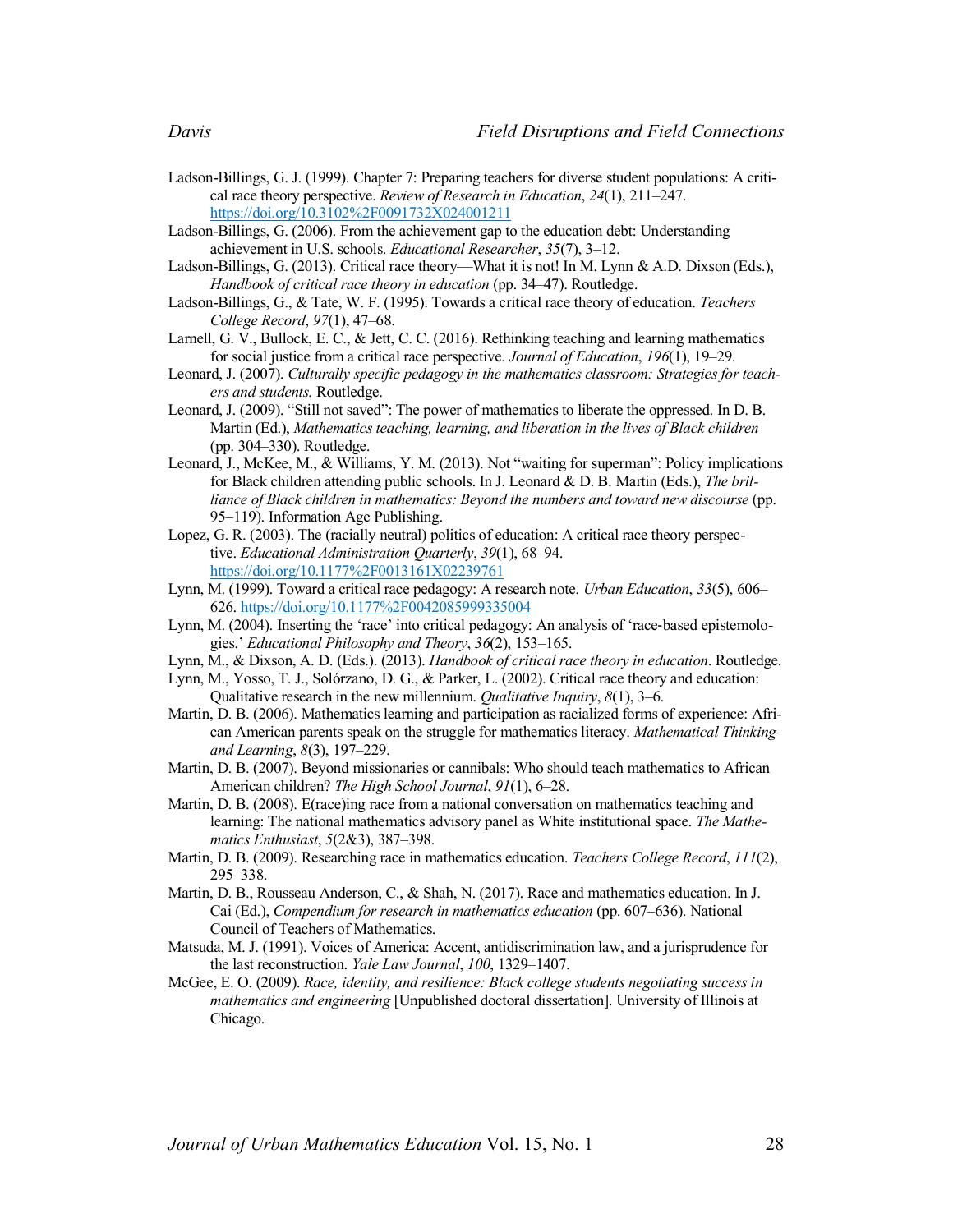- McGee, E. O. (2013). Growing up Black and brilliant: Narratives of two mathematically highachieving college students. In J. Leonard & D.B. Martin (Eds.), *The brilliance of Black children in mathematics: Beyond the numbers and toward new discourse* (pp. 247–272). Information Age Publishing.
- McGee, E. O., & Martin, D. B. (2011). "You would not believe what I have to go through to prove my intellectual value!" Stereotype management among academically successful Black mathematics and engineering students. *American Educational Research Journal*, *48*(6), 1347–1389. https://doi.org/10.3102%2F0002831211423972
- Parker, L., Deyhle, D., & Villenas, S. (Eds.). (1999). *Race is … Race isn't: Critical race theory and qualitative studies in education*. Routledge.
- Parker, L., & Lynn, M. (2002). What's race got to do with it? Critical race theory's conflicts with and connections to qualitative research methodology and epistemology. *Qualitative Inquiry*, *8*(1), 7–22. https://doi.org/10.1177%2F107780040200800102
- Rousseau Anderson, C. (2019). "Critical what what?" Critical race theory and mathematics education. In J. Davis & C.C. Jett (Eds.), *Critical race theory in mathematics education* (pp. 18– 31). Routledge.
- Rousseau Anderson, C., & Powell, A. (2009). A metropolitan perspective on mathematics education: Lessons learned from a "rural" school district. *Journal of Urban Mathematics Education*, *2*(1), 5–21. https://doi.org/10.21423/jume-v2i1a34
- Rufo, C. F. (2020a, July 16). Obscene federal 'diversity training' scam prospers—even under Trump. *New York Post*. https://nypost.com/2020/07/16/obscene-federal-diversity-training-scam-prospers-even-under-trump/
- Rufo, C. F. (2020b, July 18). "White fragility" comes to Washington: Profiteering race theorists expand their footprint in the federal bureaucracy. *City Journal*. https://www.city-journal.org/white-fragility-comes-to-washington
- Russell, N. (2013). Unpacking brilliance: A new discourse for Black students and successful mathematics achievement. In J. Leonard & D. B. Martin (Eds.), *The brilliance of Black children in mathematics: Beyond the numbers and toward new discourse* (pp. 295–319). Information Age Publishing.
- Snipes, V. (1997). *Examination of the mathematical education of African Americans in North Carolina and Louisiana utilizing critical race theory of education* [Unpublished doctoral dissertation]. Florida State University.
- Snipes, V. T., & Waters, R. D. (2005). The mathematics education of African Americans in North Carolina: From the Brown decision to No Child Left Behind. *Negro Educational Review*, *56*(2/3), 107–126.
- Solórzano, D. G. (1997). Images and words that wound: Critical race theory, racial stereotyping, and teacher education. *Teacher Education Quarterly*, *24*(3), 5–19.
- Solórzano, D., & Solórzano, R. (1995). The Chicano educational experience: A framework for effective schools in Chicano communities. *Educational Policy*, *9*(3), 293–314.
- Solórzano, D., & Villalpando, O. (1998). Critical race theory: Marginality and the experience of students of color in higher education. In C. Torres & T. Mitchell (Eds.), *Sociology of education: Emerging perspectives* (pp. 211–224). State University of New York Press.
- Solórzano, D. G., & Yosso, T. J. (2002). Critical race methodology: Counter-storytelling as an analytical framework for educational research. *Qualitative Inquiry*, *8*(1), 23–44. https://doi.org/10.1177%2F107780040200800103
- Stovall, D. (2004). School leader as negotiator: Critical race theory, praxis, and the creation of productive space. *Multicultural Education*, *12*(2), 8–12.
- Strutchens, M., & Westbrook, S. K. (2009). Opportunities to learn geometry: Listening to the voices of three African American high school students. In D. B. Martin (Ed.), *Mathematics teaching, learning, and liberation in the lives of Black children* (pp. 249–264). Routledge.